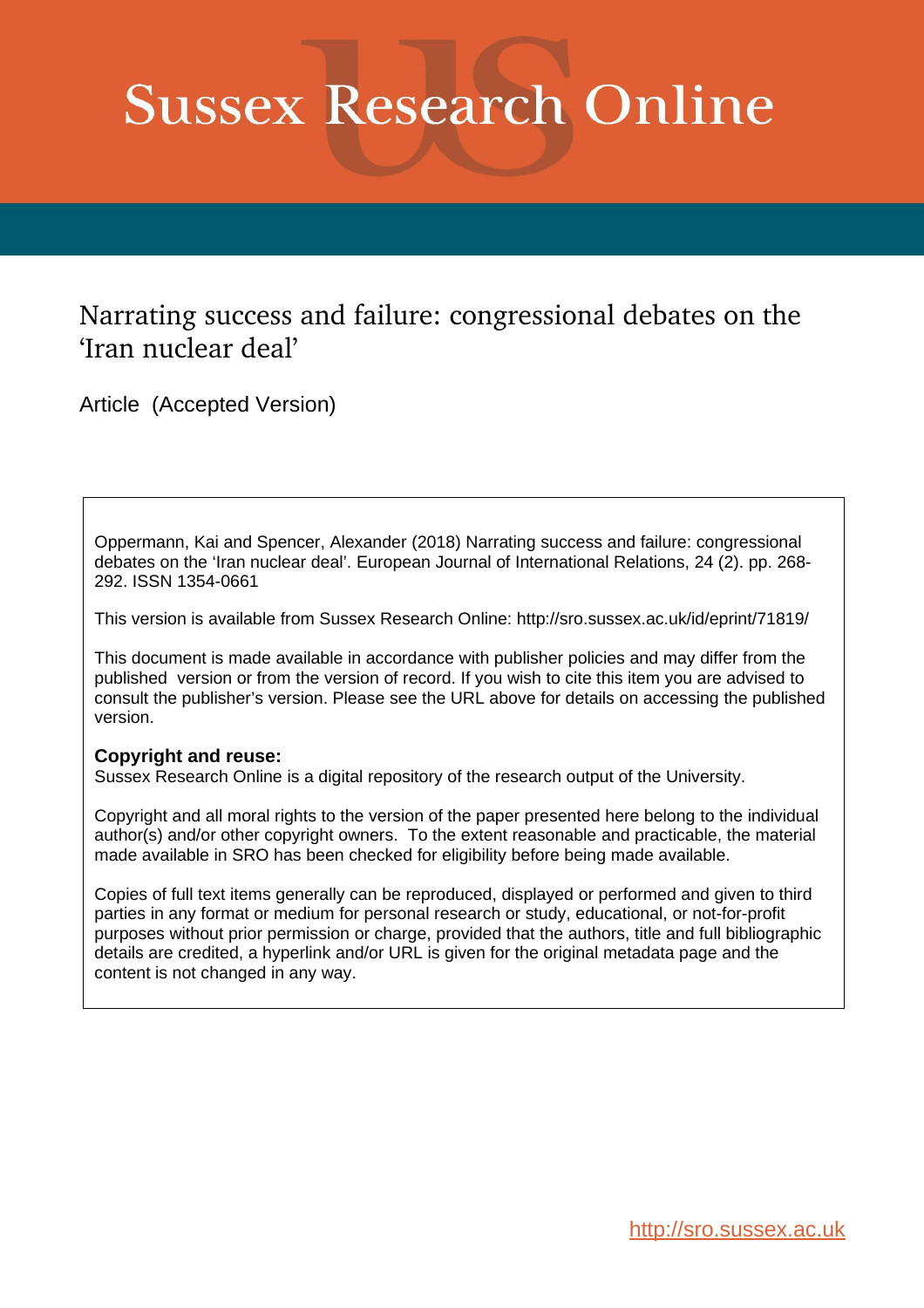## **Narrating success and failure: Congressional debates on the 'Iran nuclear deal'**

*Kai Oppermann (University of Sussex, K.Oppermann@sussex.ac.uk)* 

*Alexander Spencer (Otto-von-Guericke University Magdeburg, alexander.spencer@ovgu.de)*

#### **Abstract**

This article applies a method of narrative analysis to investigate the discursive contestation over the 'Iran nuclear deal' in the United States. Specifically, it explores the struggle in the US Congress between narratives constituting the deal as a US foreign policy success or failure. The article argues that foreign policy successes and failures are socially constructed through narratives and suggests how narrative analysis as a discourse analytical method can be employed to trace discursive contests about such constructions. Based on insights from literary studies and narratology, it shows that stories of failures and successes follow similar structures and include a number of key elements, including a particular setting; a negative/positive characterization of individual and collective decision-makers; and an emplotment of success or failure through the attribution of credit/blame and responsibility. The article foregrounds the importance of how stories are told as an explanation for the dominance or marginality of narratives in political discourse.

#### **Keywords**

Narrative; success; failure; Iran nuclear deal; US

Whether the 2015 'Iran nuclear deal' is a success or failure is open to contestation. The bargain at the heart of this agreement is that Iran gives up, limits or converts parts of its nuclear activities and agrees to put these activities under a monitoring and verification regime led by the International Atomic Energy Agency in return for relief from international sanctions related to its nuclear program (see MacFarlane, 2015). On an objective level, some may argue that it is too early to judge the Joint Comprehensive Plan of Action (JCPOA) between the five permanent members of the UN Security Council (plus Germany) – the P5+1 – and Iran. Whether or not the deal will achieve the key objective of the P5+1 to prevent Iran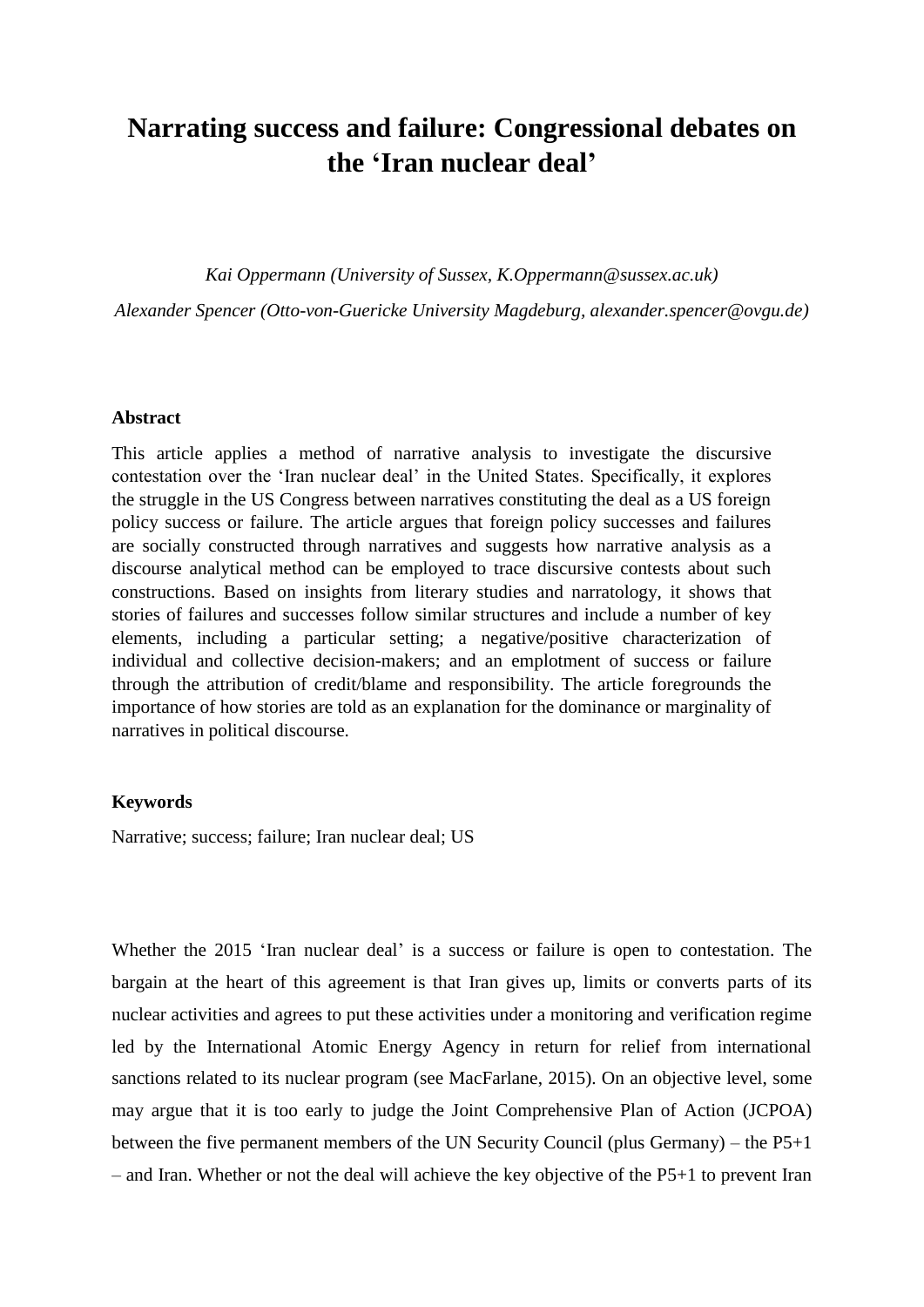from acquiring nuclear weapons by peaceful means will only become clear in the longer term, perhaps not before the current agreement runs out after 15 years. The political debate, however, on whether the nuclear deal should be seen as a success or failure is already in full swing. While some observers, including Donald Trump, criticise the agreement as "a bad deal that sets a dangerous precedent" (LoBianco and Tatum, 2015), the Obama administration pitched it as "a very good deal" that represents the "strongest non-proliferation agreement ever negotiated" (Obama, 2015a).

Against the backdrop of such contrasting views, the article traces the discursive contestation around the nuclear agreement in the US Congress and thereby contributes to three separate fields of scholarship and debate. First, it advances the literature on (foreign) policy failures (see, for example, Janis, 1982; Bovens and 't Hart, 1996; Roselle, 2006; Walker and Malici, 2011) and successes (see, for example, McConnell, 2011; Hutchings and Suri, 2015) in Public Policy and International Relations. Specifically, it takes the 'middle ground' between 'objectivist' and purely 'relativist' perspectives on the topic. On one hand, the article argues against a foundationalist tradition which has long been dominant in policy studies (Marsh and McConnell, 2010: 567) and which understands policy failures and successes as objective facts that can be independently identified and verified. In contrast, the article follows a constructivist critique which sees 'success' and 'failure' not as inherent attributes of policy, but as judgments about policy (Oppermann and Spencer, 2016). Whether policies come to be sees as failures or successes depends on the meaning imbued to them in political discourse and is the result of discursive contestation. At the same time, the article rejects purely relativist accounts for which success and failure are completely 'in the eye of the beholder' (McConnell, 2010: 351). Rather, it suggests that claims of success or failure are more powerful if they involve certain discursive elements that make for convincing stories of success or failure. Specifically, our argument is that policy successes and failures are constructed through narratives that follow a particular structure. The contestation over whether policies should be seen as failures or successes, in turn, plays out as a discursive struggle between narratives and counter-narratives which are similar in structure but different in content.

Second, the article adds to the growing literature on narrative analysis in IR by suggesting a heuristic means of ordering the analysis of 'narratives'. While the concept of a 'narrative' has been used extensively in IR, this has often simply been used as a synonym for discourse or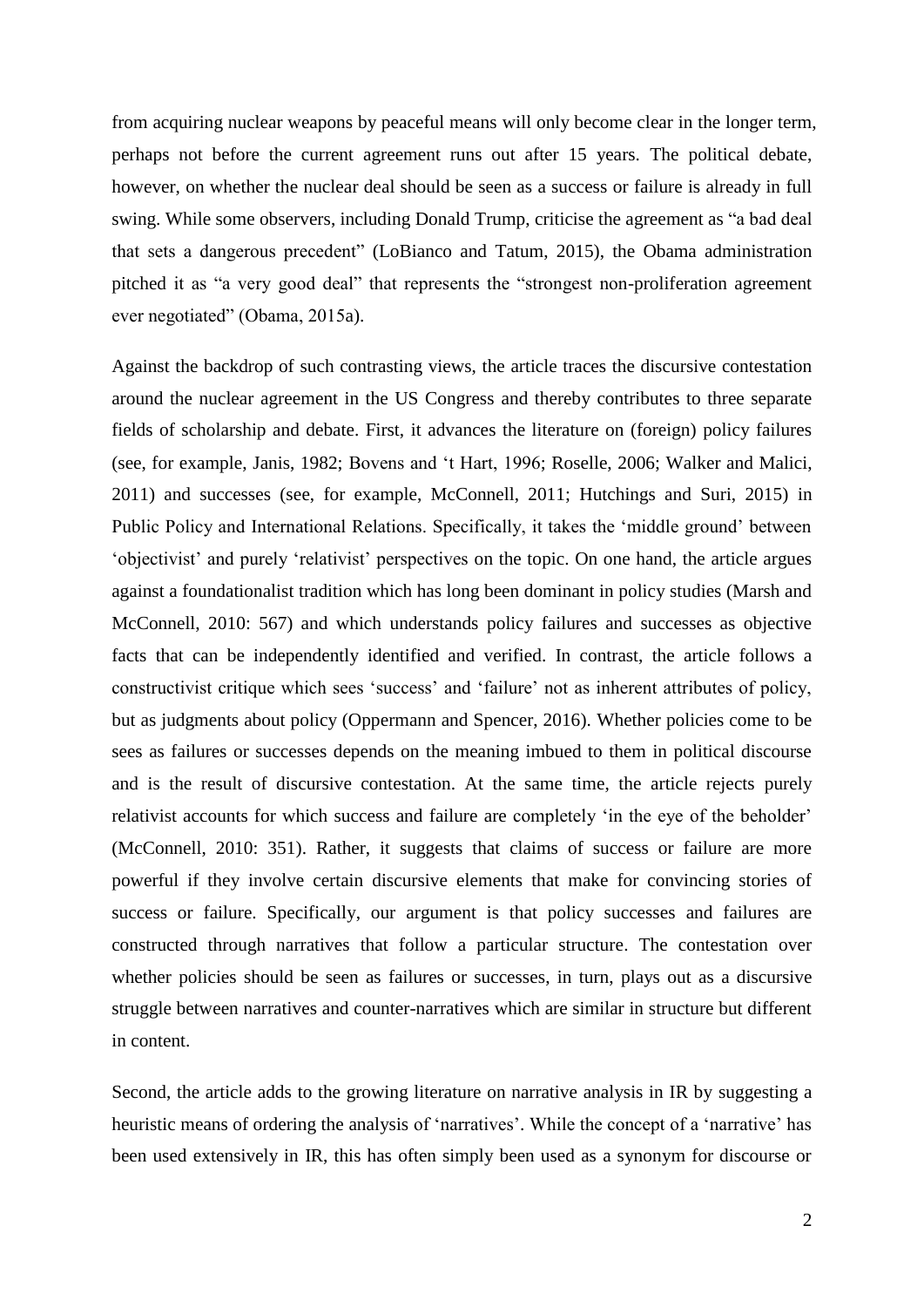rhetoric and has frequently ignored many of the advances made in the home turf of narrative analysis, namely Literary Studies and Narratology (Roberts, 2006; Suganami, 2008). Based on the insights in these fields the article holds that a narrative is made up of three essential elements which help structure and provide a heuristic order for the empirical analysis by focusing on 1.) a *setting* (the location or surrounding environment in which the narrative is set), 2.) *characterization* (description of the actors involved) and 3.) *emplotment* (the way in which setting, characters and events are (temporally and causally) linked). Not only does the article add to the literature by suggesting a specific structure for the analysis of narratives, it also contributes to the debate on why certain narratives gain dominance in public discourse and others are marginalised. As Krebs (2015a: 31) points out, 'how particular narratives become dominant, triumphing over their competitors on the field of narrative play, is not well understood'. While some have emphasised the role of the narrator and their power to shape discourse (Sharman, 2007; Hülsse, 2009), others have pointed to pre-existing cultural understandings of the audience which facilitate narrative dominance or marginality (Van Ham, 2002; Spencer, 2016). The article suggests an alternative explanation for narrative success or failure by emphasising *how* narratives are told.

Third, the article adds to our understanding of the *politics* of the 'Iran nuclear deal' in the US in that it foregrounds the deeply political and adversarial nature of the US debate. This complements existing scholarship which has focused on the diplomatic negotiations over the agreement and US-Iran relations more broadly (Sebenius and Singh, 2012; Shirvani and Vuković, 2015) or on analysing the detailed provisions of the agreement and their strengths and weaknesses (Samore et al., 2015; Tertrais, 2015). While such research tends to bracket the 'contestedness' of the agreement in US politics, the article also helps contextualise other contributions to the debate which precisely seek to partake in the discursive construction of the nuclear agreement as a 'good deal' (Fitzpatrick, 2015) or a 'really bad deal' (Norell, 2015). One implication of our analysis is that future US policy on the deal will not only depend on its 'objective' implementation but also on which side in the discursive struggle is able to develop a stronger narrative.

Apart from its intrinsic importance as a major nuclear non-proliferation agreement and, for better or worse, a central plank of President Obama's foreign policy legacy, we have decided to focus on the case of the 'Iran nuclear deal' because it presents an excellent opportunity to explore the phenomena this article is interested in, that is discursive contests between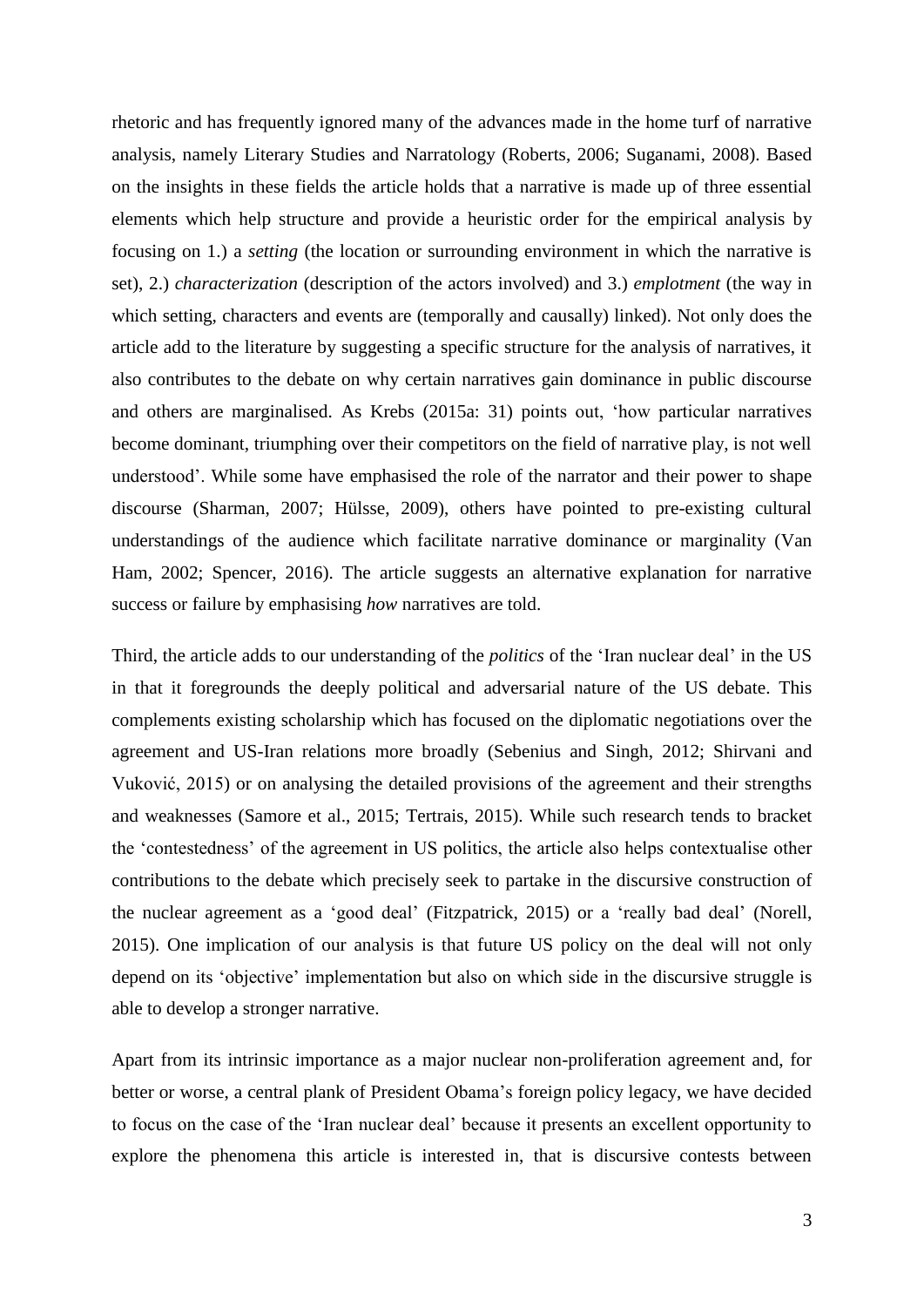narratives of success and failure (Collier et al., 2004; Bennett and Elman, 2006: 460-463. Specifically, our analysis zooms in on the Congressional debates about the agreement in September 2015 which offer an ideal laboratory to study such contests. This is mainly for two reasons. First, these debates witnessed intense discursive struggles between the two opposing camps over whether the nuclear deal represents a US foreign policy success or failure. This reflects the significance attached to the deal both by Republicans and Democrats and the scale of ideological differences between the two sides. The institutional setting of the US Congress and the highly partisan nature of US politics further incentivised the narrative struggle. In any case, both sides used the debates as arenas to try to construct the agreement into a foreign policy success or failure of the Obama administration. Second, this discursive contestation took place against the backdrop of wide-ranging uncertainty about the consequences of the nuclear deal. The discursive attempts of Republicans and Democrats to present the agreement as a foreign policy failure or success did not have the benefit of hindsight and could not invoke 'objective' observations about how the deal works out in practice. It is important to note, however, that our understanding of foreign policy successes and failures as social constructions implies that discursive contests over such constructions are pervasive and not unique to contexts such as in the case of the 'Iran nuclear deal'. Rather, whether policies are seen as successes or failures will remain open to contestation even if there exists more experience with their results and consequences, if only because how policies are judged still depends, among other things, on the ideological, political or cultural predispositions of the evaluator as well as on their time-horizons and expectation levels (Bovens and 't Hart, 1996: 21-32). We still hold, however, that the Congressional debates around the nuclear agreement present a particularly promising opportunity for exploring narrative struggles about the social construction of foreign policy success or failure 'in the making'. That is primarily because the debates are embedded in an exceptionally open and fluid discursive environment in which no strong intersubjective consensus about how the agreement should be judged has been established. As a case in point, American public opinion is almost evenly divided over the issue. Depending on the poll, pluralities either disapprove of (48% to 38%) (Pew Research Center, 2015) or support the agreement (43% to 30%) (YouGov, 2015). This constitutes an unsettled narrative situation, in which no single narrative is dominant but in which competing narratives of success and failure have relatively equal standing (Krebs, 2015a: 32-36).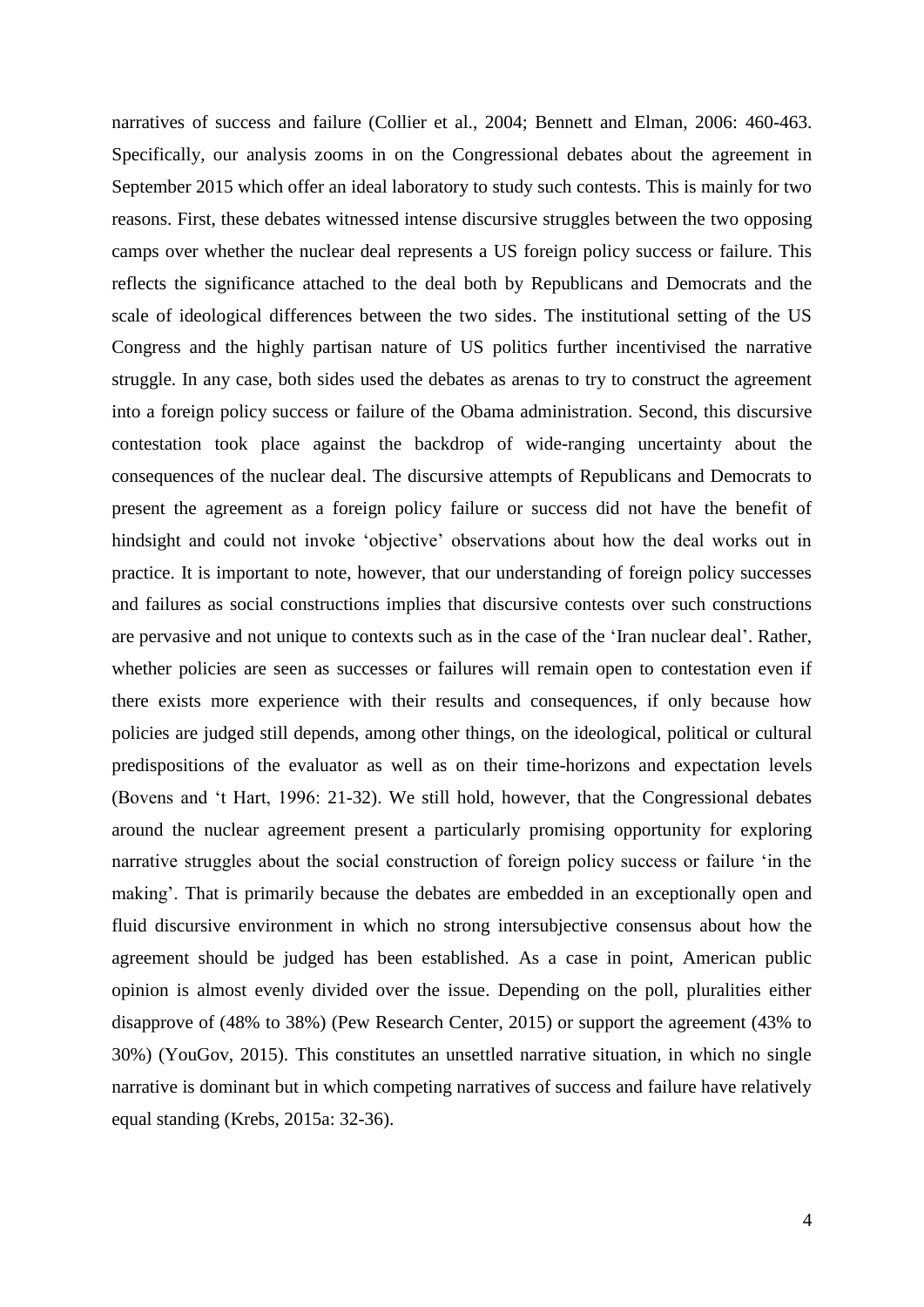Against this background, the objective of this article is twofold. First, it traces key patterns in discursive contests about the social construction of foreign policy failures and successes. What discursive elements and strategies are central to such contests? How do critics of foreign policy decisions attempt to constitute these decisions as failures and how do supporters of the decisions try to construct them into successes? Second, the article foregrounds the importance of *how* stories are told for their success or failure in discursive struggles. Explanations which point to the authority of the narrator or the culturally embedded predispositions of the audience to explain narrative dominance would predict that either the success or the failure side of the narrative is dominant. While a narrator explanation would expect the more powerful side of the debate to gain the upper hand, in this case the 'success' story presented by the president and his administration, the audience approach would consider the 'failure' story to dominate due to pre-existing animosity in US public discourse towards the regime in Iran. In contrast to these approaches the article focuses attention on the relative salience of different narrative elements in the competing narratives as a possible determinant of their broader resonance. The article is able to show that both sides use very similar structural elements to tell their stories of success and failure which corresponds to the finding that neither success nor failure narratives dominate the public discourse on the 'Iran nuclear deal'.

The next section will introduce narrative analysis as a method to study such discursive struggles and spell out the key dimensions and structural elements of narratives of success and failure. The article then moves on to present our empirical findings on the debates about the 'Iran nuclear deal' in the US Congress.

#### **The Method of Narrative Analysis**

Narrative analysis has become a widely accepted method in political science and IR. An increasing number of scholars is employing a variant of this method to investigate a vast range of different political phenomena (Miskimmon, O'Loughlin and Roselle, 2013). This includes, for example, the analysis of national identity (Campbell, 1998; Hønneland, 2010), security (Hansen, 2006; Krebs, 2015a), foreign policy (Ringmar, 1996; Browning, 2008), violent non-state actors (Spencer, 2016) or public opinion (De Graaf, Dimitriu and Ringsmose, 2015).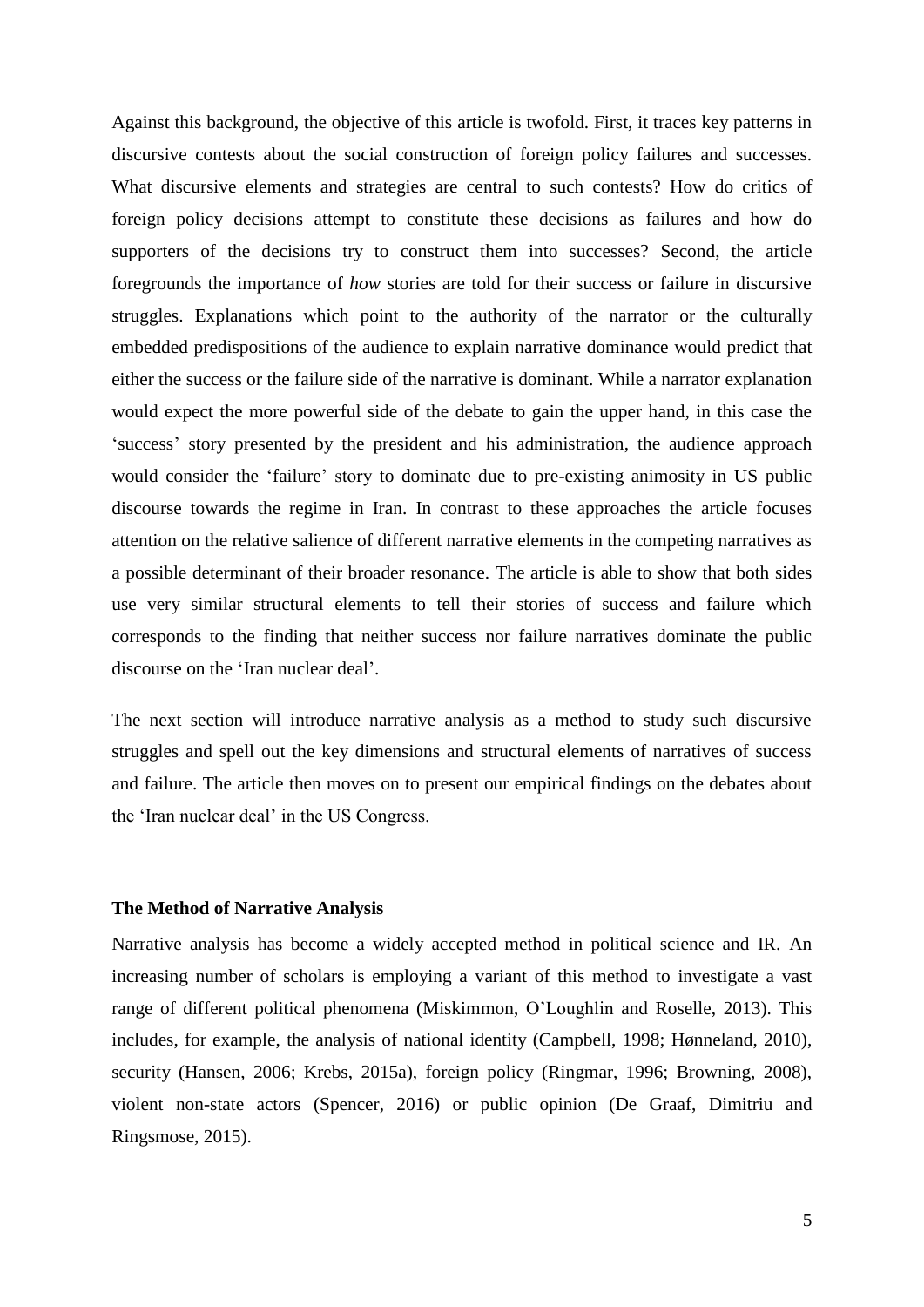Within this research there are two interrelated arguments for why narratives are important for the understanding of international politics. For approaches in cognitive linguistics and narrative psychology, narratives are an essential instrument of human mental activity in that the human brain captures and organises complex relationships in the form of narrative structures (Sarbin, 1986; Turner, 1996; Sommer, 2009). Second, insights in narrative history and research by Hayden White (1987) suggest that narratives are present in every culture and essential to community building and the constitution of a common identity (Suganami, 2008; Erll, 2009; Fludernick, 2009). Overall, most scholars who analyse narratives in IR hold that humans comprehend the social world around them in the form of narratives from which they draw identities and which guide their actions. Narratives 'do political work' (Kohler Riessman, 2008: 8) as they play an important role in the constitution of norms, identities and ideologies and are fundamental to the construction of the political world (Somers, 1994; Ewick and Silbey, 1995; Shenhav, 2006), including the constitution of success and failure in politics.

As Edelman (1988: 31) argues 'a policy failure, like all news developments, is a creation of the language used to depict it; its identification is a political act, not a recognition of a fact'. A number of authors have pointed out that the constitution of policy failure and the attribution of blame is down to a contest of competing narratives or frames (Brändström and Kuipers 2003; Boin, 't Hart and McConnell, 2009; Oppermann and Spencer 2016). The analysis of how narratives of foreign policy success and failure are told and compete in a struggle for the interpretation of complex events in international politics ultimately helps to understand the distribution of discursive power (Freedman, 2006: 22-26; Miskimmon, O'Loughlin and Roselle, 2013: 1-11; Patterson and Renwick Monroe, 1998: 315-316).

We consider narrative analysis as a specific type of discourse analysis which, similar to other discourse analytical methods such as metaphor analysis (Oppermann and Spencer 2013), focuses on specific elements of a discourse. Narratives as a 'mode of verbal representation' (White 1987: 26) are a way of structuring and organising discourse. Based on insights in Literary Studies and Narratology our suggested method of narrative analysis focuses on three specific structuring elements of a narrative: (1) the *setting* of the story, (2) the *characterization* of actors and (3) the causal and temporal *emplotment* of events. On each of these dimensions, narratives of foreign policy success and failure involve contestation over a set of key elements of foreign policy decisions and their broader context. These elements are the categories of the coding frame we have used to analyse the selected Congressional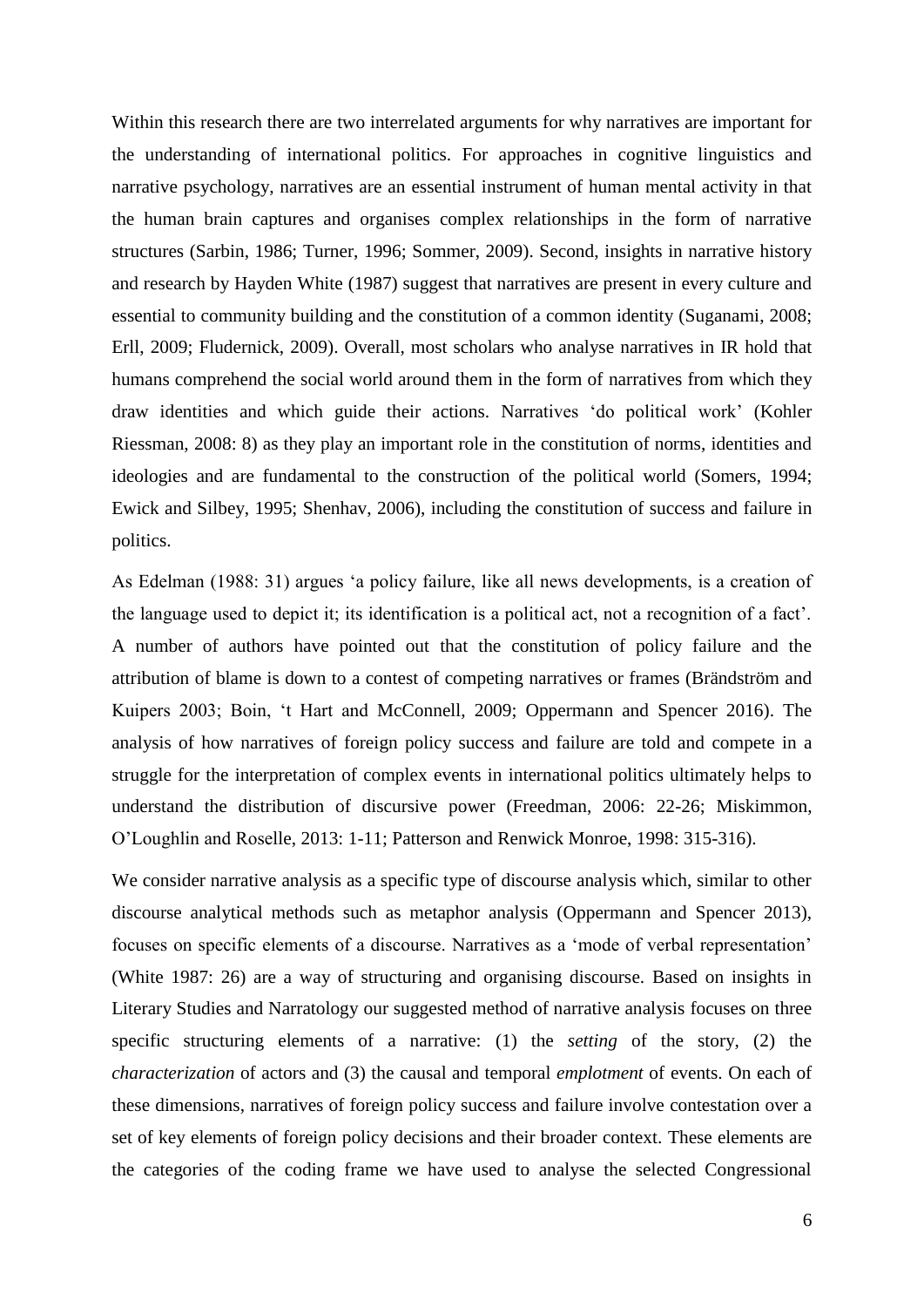debates. This does not mean that these elements are the only way of structuring narratives or that our suggestions should be understood as the only way to do narrative analysis. Based on the discussions in Literary Studies on what constitutes a narrative we decided to focus on these three elements because they cover many of the key components of narratives. Thus, the setting comprises physical elements of the background as well as ideational elements of the theme or motif of the story; characterization includes the attributes of actors or agents involved in the story; and emplotment covers actions, events and causation. Without doubt the broad labels we use of setting, characterization and emplotment could be substituted with others (for example theme or motif for setting), but we believe that regardless of the label given to the narrative elements, all three notions are essential to constituting narratives. At the same time it is important to note that the three narrative elements can overlap. For example, aspects of the setting can be the reason for action by an agent and therefore also be part of the emplotment of a narrative. The aim of the exercise is not so much to clearly place certain aspects of a narrative in one or the other category, but to consider all the elements as important for the constitution of a narrative. Overall the analytical framework should be understood as a heuristic which helps order and guide the empirical analysis which is to follow.



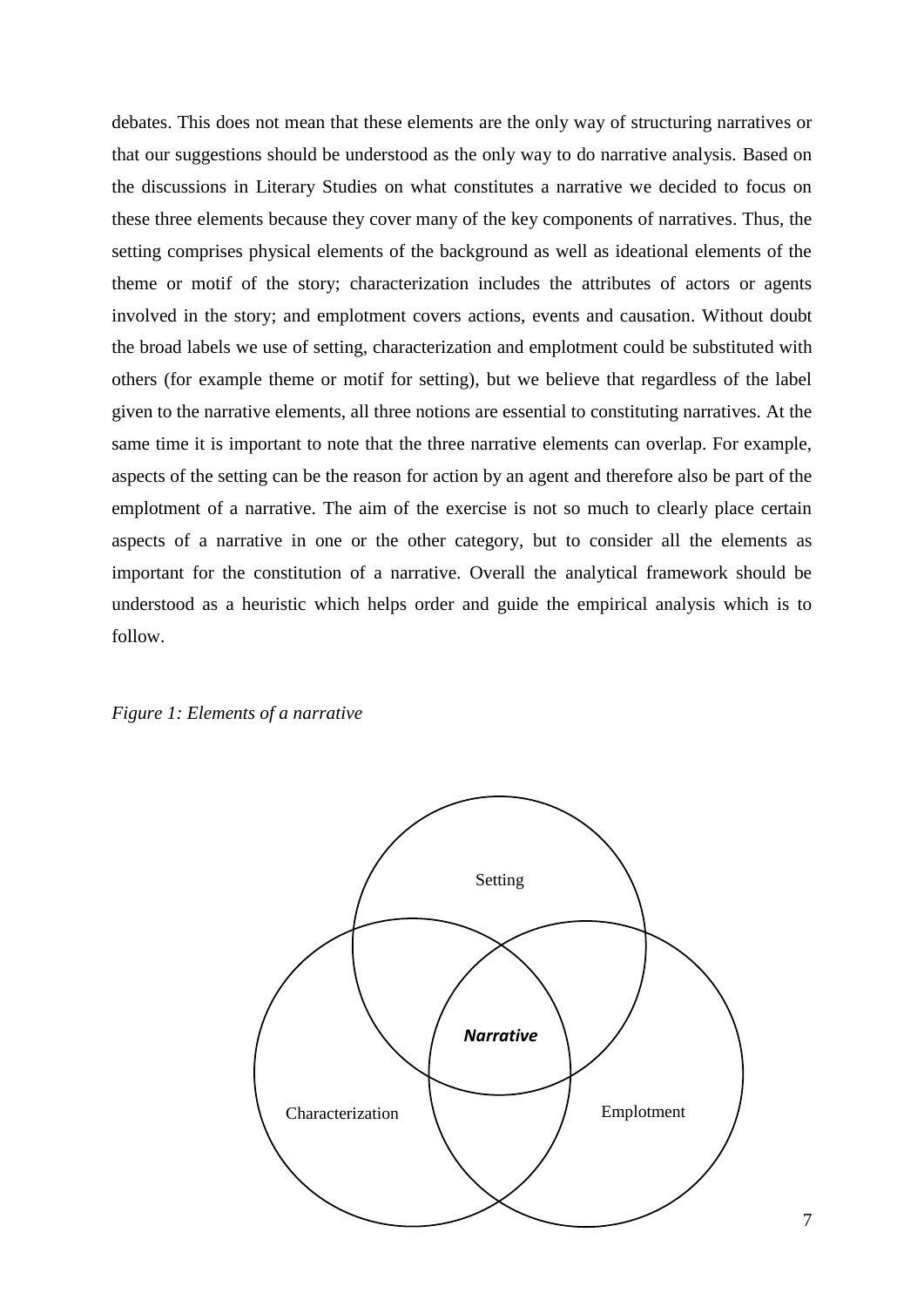Before going into detail with regard to the three narrative elements we have to emphasise that we are also telling a story by constituting the object of analysis in a particular way. For example, by naming the event the 'Iran nuclear deal' in contrast to, say, 'nuclear bargain' or 'swindle' we are actively participating in its narrative constitution. Adopting a Foucauldian understanding of discursive power we accept that we are bounded by discourse and unable to stand outside of the discursive formation of objects we seek to analyse. In line with Paul Ricoeur's notion of mimesis 1 we cannot grasp or retell a story from the outside of an already existing interpretative structure or 'pre-narrative quality of human experience' (Ricoeur, 1991: 29) or what Charles Taylor would refer to as interpretative framework (Taylor, 1971). We are therefore only able to understand the narrative through our pre-existing familiarity with many of the concepts, orders and rules of the narrative world of the 'Iran nuclear deal' story. In the story of this article we decided to stick to the 'Iran nuclear deal' phrase as this is one of the most commonly used labels in both the academic writing on the topic and the political debate on both sides of the success and failure narrative.

#### *Setting*

With regard to the *setting* the idea is that similar to a stage play or film the background or location in front of which the story unfolds is of importance for the narrative as a whole (Toolan, 2001: 41). Specifically there are four overlapping aspects of the setting which are important for narrative struggles over foreign policy success or failure. Firstly, the setting of both success and failure involves the articulation of the high stakes involved (S1). Narrative struggles over foreign policy success or failure tend to take place primarily over decisions which are constituted as highly important (Bovens and 't Hart, 2016: 659-660; Boin, 't Hart and McConnell, 2009: 85-86; Howlett, 2012: 542-543; Brandström and Kuipers, 2003: 290- 292). Only if the setting can be articulated to represent a situation that is considered important by a large number of actors will claims of success or failure gain the necessary salience and prominence in discourse.

Secondly, narrative struggles over foreign policy success and failure involve contestation over the availability of alternatives (S2). Allegations of policy failure will be more powerful if they involve settings which allow for the possibility of viable alternatives and different behavior. Narratives in which agents are left with no alternative but to act the ways they did are generally not told as a failure (Ingram and Mann 1980: 14). The very notion of 'failure' is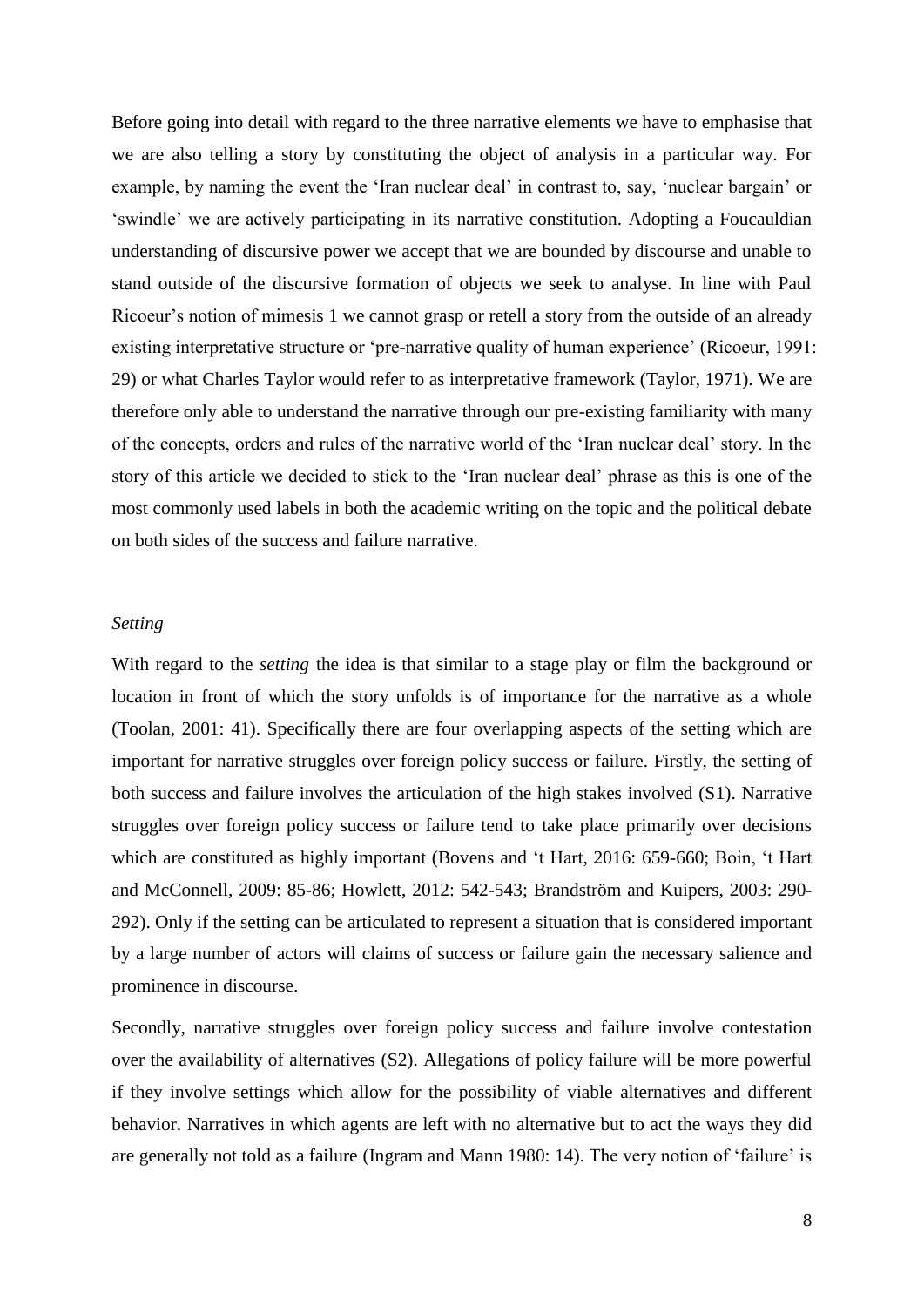often seen to imply the existence of 'better' alternatives which decision-makers have failed to identify or implement (Grant, 2009: 559). While narratives of foreign policy failure will involve settings which open up space for agency and choice, counter-narratives will deny the availability of alternatives (Bovens and 't Hart 1996: 73-84; Hood, 2002).

Thirdly, the setting elaborates on the broader context in which foreign policy decisions are being made (S3). It contributes to the representation of foreign policy problems to which such decisions respond (Sylvan 1998) and thus forms the background to judgments about their suitability. Specifically, foreign policy decisions will more likely come to be seen as failures if the decision context is represented in such a way that they appear as transgressions of widely shared norms and values and thus look inappropriate and illegitimate (Gray, 1998a; McConnell, 2016: 673). The narrative struggle over the success or failure of foreign policy thus involves contestation over the appropriate and truthful interpretation of the decision context.

Fourthly, a widely used discursive tool in narrative struggles over policy success or failure to represent foreign policy problems and to emphasize the high stakes involved are historical analogies (S4) (Khong, 1992). Specifically, analogies are used to connect current to past settings as intertextual linguistic figures. They are a means of explicitly linking the narrative currently told to previously existing and at times culturally embedded ones on which we have already formed a dominant opinion. Similar to metaphors, analogies make us understand one event with the help of another whereby we transfer knowledge including assumptions on success or failure from one historically "settled" setting to the current policy debate in which the struggle is ongoing (Shimko, 1994; Spencer, 2012; Oppermann and Spencer, 2013).

#### *Characterization*

The second dimension of narratives is the *characterization* of the agents involved in a story (Fludernik, 2001: 46). Narratives of policy failure or success crucially depend on the identification and characterization of agents both on the individual and collective level who have been influential in formulating the foreign policy in question (Gray, 1998b: 8).

There are a four ways in which the characterization of such actors can be influenced with regard to narrative struggles over policy success or failure. The first involves giving decisionmakers a label or nickname which informs the relationship between the reader and the agent in the story (C1). For example, referring to Margaret Thatcher as the "Iron Lady" or George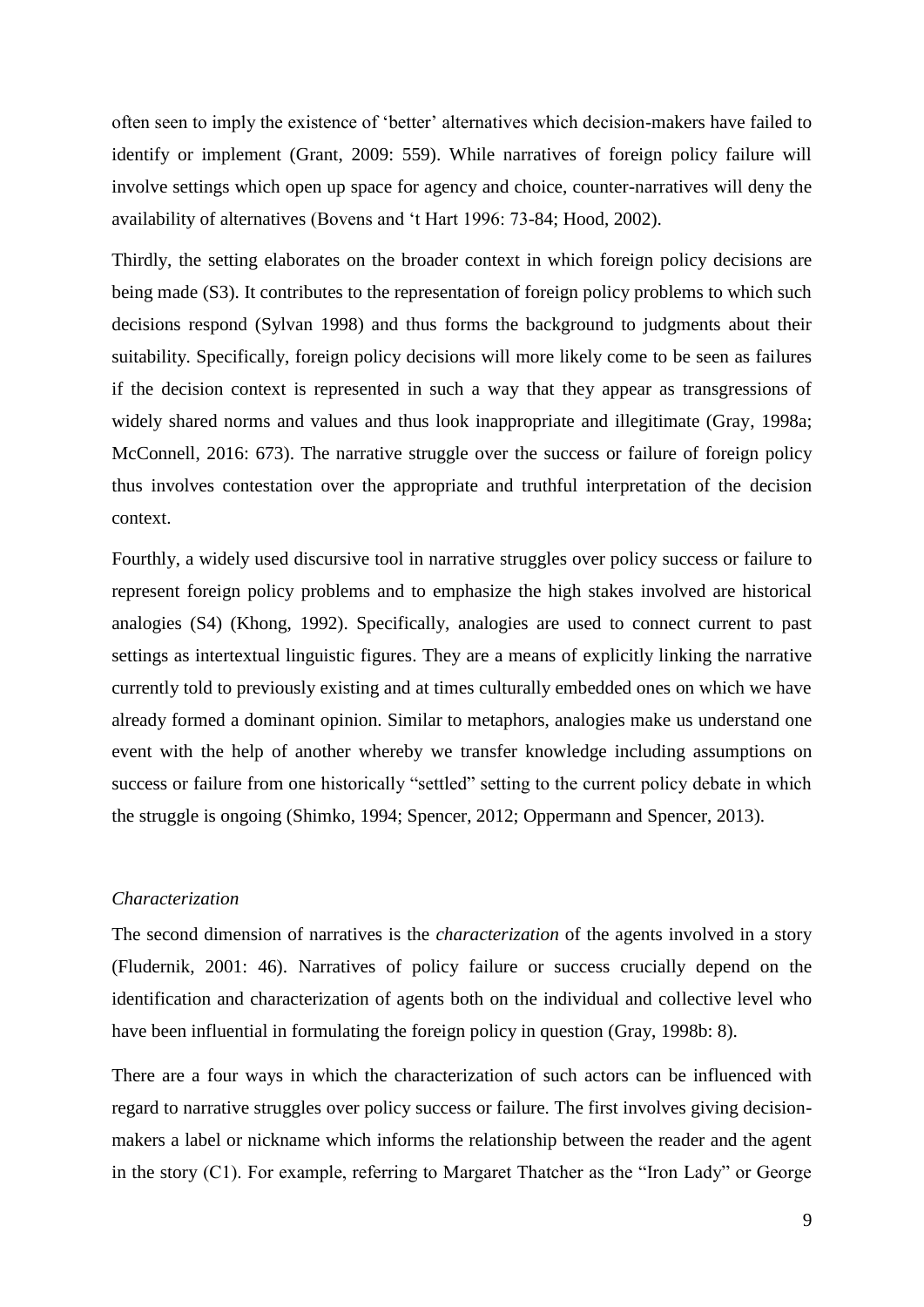W. Bush as a "cowboy" constitutes them in a particular fashion making failures more or less easily stick. Similarly, labeling other states as 'old friends' or 'historical adversaries' has implications for what behavior is considered appropriate towards them.

Secondly, characterization includes contestation over the personal traits, motives and behavior of decision-makers (C2). Narratives of policy failure portray these agents in a negative light, whereas narratives of policy success involve positive characterizations of decision-makers. Specifically, narrative constructions of foreign policy failure or success can be driven by characterizations of decision-makers which cast doubt on or highlight their competence, credibility and sincerity. Examples in failure narratives include allegations of inexperience, weakness, dishonesty or arrogance as well as the imputation of personal or domestic political motives for foreign policy decisions (Boin, 't Hart and McConnell, 2009: 96-100; Bovens, 't Hart and Peters, 1998: 199; Dunleavy, 1995: 61-64; Gray, 1998a: 117- 119). Moreover, an important aspect of characterization is the way in which agents are said to act. The description of behavior affects how we perceive characters to be like. While narratives of failure might characterize such behavior as, for example, thoughtless, reckless, irresolute or ill-judged, narratives of success might portray it as well-balanced, considerate, decisive and well-informed.

Thirdly, an important way in which decision-makers can be characterized is by placing them in relationship to other actors (C3). This 'characterization by association' relies on transferring the reputation and image of actors to which an agent is linked to that agent itself. For example, narratives of success might portray decision-makers in a positive light by associating them with other well-respected actors, including experts, moral authorities, other states or the general public. In contrast, narratives of failure might seek to discredit decisionmakers by linking them to dubious characters and villains one would generally not like to be associated with (Fludernik, 2001: 44-45).

Fourthly, on the collective level the characterization focuses on the process of foreign policy decision-making (C4). Narrative struggles over the failure or success of foreign policy will often involve contestation over process characteristics, because they provide readers with cues to judge the quality and legitimacy of foreign policy decisions and outcomes. In the case of failure narratives, prime examples of negative characterizations of foreign policy decisionmaking processes include undue haste, excessive informality, biased information processing,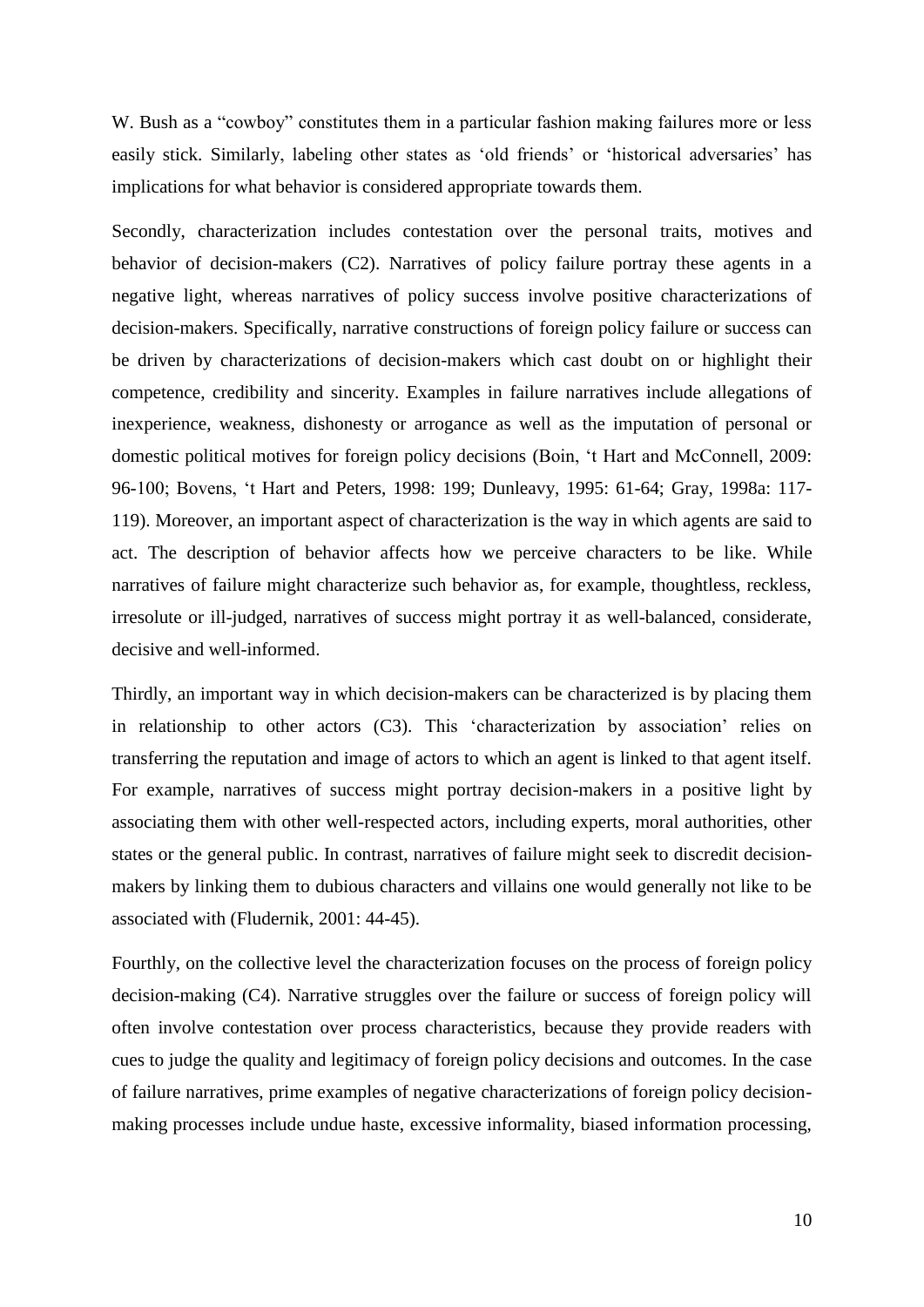ineffective checks and balances and lack of broader consultation (Janis, 1989: 3-24; Dunleavy, 1995: 59-68; Marsh and McConnell, 2010: 572-573).

#### *Emplotment*

The third constitutive dimension of narratives of success or failure is the event and its *emplotment*: in a narrative something has to happen (Fludernik, 2001: 5). What is more, the event understood as an action has to lead to more action. The events in a narrative do not stand on their own, they have to be placed in relation to each other (Baker, 2010: 353). As Paul Ricoeur (1981: 167; emphasis in original) illustrates: 'A story is made out of events to the extent that plot *makes* events *into* a story'. Here, one has to distinguish a temporal and a causal dimension in the ordering of events and action. While the temporal elements of narratives foreground certain events and limit or silence others, the 'causal emplotment' elaborates the causal relationship between the elements of a narrative. Emplotment allows to weigh and explain events rather than to just list them, i.e. to turn a set of propositions into an intelligible sequence of connected events about which we can form an opinion and attribute responsibility.

Again there are four specific aspects which contribute to the emplotment in the narrative struggle over foreign policy success or failure. In both success and failure narratives, the emplotment starts out with the labeling of an event or action as either a success or a failure (or a similar concept). These labels construe the policy as something that is 'out of the ordinary', either in a positive or a negative sense (E1) (Howlett, 2012: 543-544).

Furthermore, the emplotment dimension elaborates on the reasons for why a policy should be considered a success of failure. This generally involves two different stories: In the first, the reasons for considering a policy a success or failure are down to whether or not it meets its set objectives (E2). In policy evaluation studies this is one of the most common and straightforward means of judging a policy. Policies count as a failure if they fall short of certain objective criteria or benchmarks for success (Howlett, 2012: 541-542; McConnell, 2010: 349-351). Narrative struggles over success and failure will thus involve claims and counter-claims that a policy will or won't achieve its stated objectives. This is closely intertwined with the debate over appropriate and viable objectives and entails a discussion over what can *realistically* be achieved in a given setting (see S3). In the second story the reasons for considering a policy a success or failure are down to its positive or negative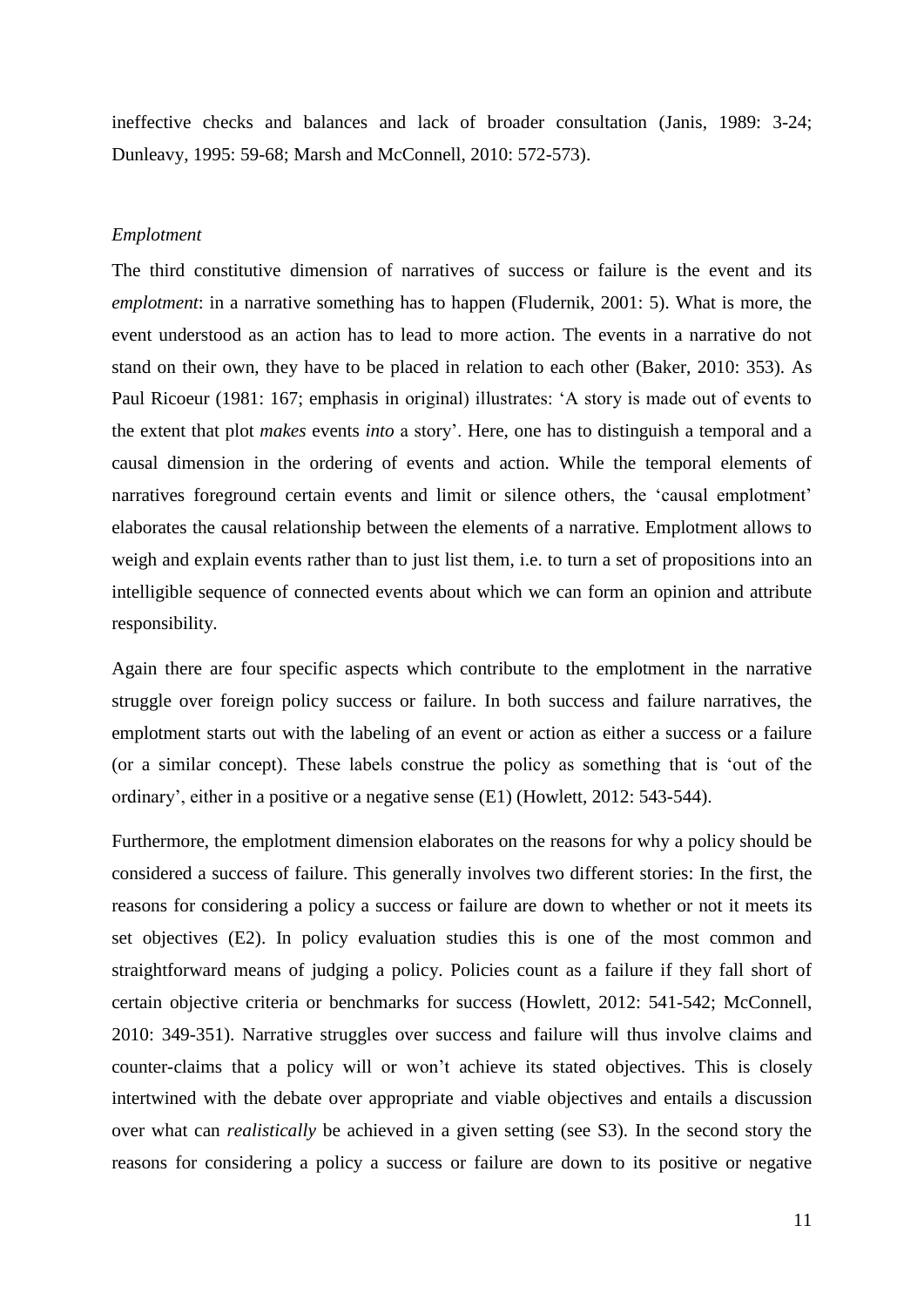consequences (E3). Here, narrative struggles include broader references to, for example, the costs of a policy, the damage caused by it as well as its unintended and adverse consequences (King and Crewe, 2013: 4; Dunleavy, 1995: 52). Success or failure are emplotted into a chain of events which have resulted in something considered (un)desirable (Gray, 1998b: 8).

Finally, the emplotment involves the explanation of why a success or failure has occurred and who is to blame for it (E4). Success and failure narratives depend on establishing a causal link between the actions or non-actions of agents and the policies or consequences which are described as (un)desirable. Related to the characterization of influential agents, the narrative needs the allocation of responsibility and credit or blame as a crucial ingredient to any social construction of policy success or failure on which the audience can form an opinion (Gray, 1998b 8-9). Importantly, the causal explanation of policy failures and successes and the attribution of responsibility are interconnected. As Bovens and 't Hart (1996: 129) hold: 'to explain is to blame'. Here, failure narratives are most compelling if they make plausible claims to the effect that the negative implications of a foreign policy were foreseeable and controllable when the policy was formulated (Bovens and 't Hart, 1996: 73-90; Howlett, 2012: 543). Also, the attribution of responsibility is facilitated if the selected policy was widely praised/criticized already in its own time and went along with or against the advice of relevant observers or participants of decision-making (Tuchman, 1984: 5).

| Setting                                                                  | Characterisation                                                                         | Emplotment                                                                |
|--------------------------------------------------------------------------|------------------------------------------------------------------------------------------|---------------------------------------------------------------------------|
| S1: High stakes                                                          | C1: Labelling of decision-<br>makers                                                     | E1: Labelling of policy as 'out<br>of the ordinary':<br>negative/positive |
| S2: Availability of alternatives                                         | C <sub>2</sub> : Personal characteristics,<br>motives and behavior of<br>decision-makers | E2: (Not) Meeting Objectives                                              |
| S3: Representation of decision<br>context                                | C3: Placing main decision-<br>makers in relationship to other<br>characters              | E3: Highly negative/positive<br>consequences                              |
| S4: Historical analogies,<br>'historical setting' of decision<br>context | C4: Decision-making process                                                              | E4: Attribution of responsibility                                         |

*Table 1: Narrative Elements of Foreign Policy Success and Failure*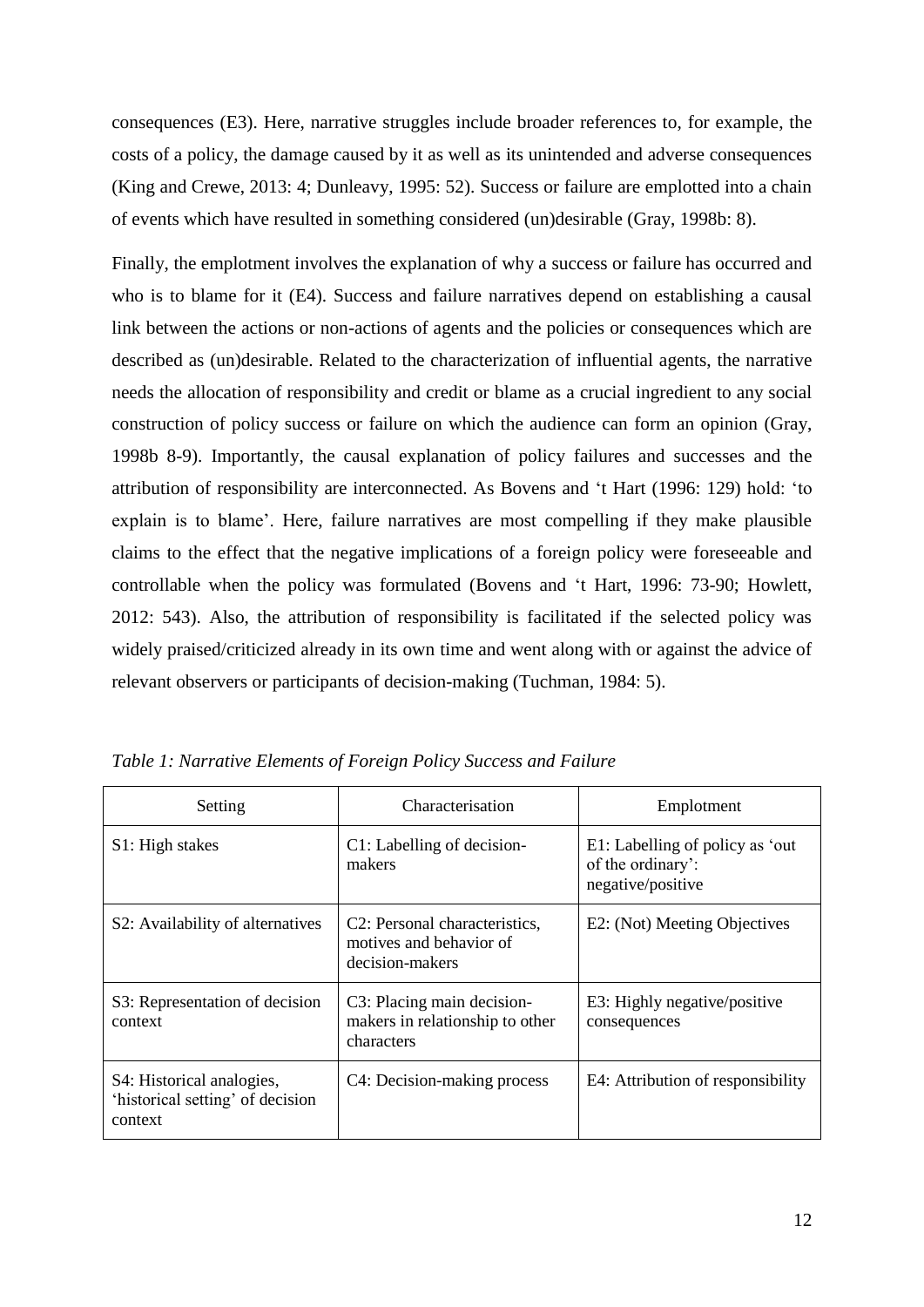#### **Success and Failure Contestation on the 'Iran Nuclear Deal'**

This section retells the story of the 'Iran nuclear deal' and presents our data on the contestation over the 'deal' in the US Congress. The data comes from a narrative analysis of selected key debates on the deal in the US Senate and House of Representatives.<sup>1</sup> For the Senate, we focused on the debates on 10 and 16 September 2015 in which the Democrats succeeded in blocking Republican attempts to have a vote on a resolution disapproving of the agreement. For the House, we studied the debates on 10 and 11 September 2015 about a resolution approving the nuclear deal which was defeated by 269 to 162 votes.<sup>2</sup>

Both sides of the divide used the debates as high-profile opportunities to put forward their particular narratives about the nuclear agreement. These debates took place against the backdrop of attempts of the Obama administration to constitute the agreement as a "historic diplomatic breakthrough" (Obama, 2015a) that "makes [the US], and the world, safer and more secure" (Obama, 2015b). In particular, the main line of the administration was that the deal "meets every single one" (Obama, 2015b) of its objectives in that it cuts off all pathways for Iran to obtain a nuclear weapon and includes a comprehensive and intrusive inspection regime which ensures that "if Iran cheats, we can catch them" (Obama, 2015a). While the Congressional Democrats put forward a narrative to support the efforts of the Obama administration to construct the nuclear agreement as an important foreign policy success, the Republicans developed a counter-narrative that tried to constitute the deal as a significant foreign policy failure.

Specifically, the objective is to trace the contestation over the nuclear agreement that pitted a Democratic narrative of success against a Republican narrative of failure and to identify the main discursive elements that were employed in the contest. To this purpose, our analysis relies on a coding frame that categorises the Congressional speeches according to the narrative elements of foreign policy success and failure spelled out in Table 1. We used the MAXQDA data analysis software to code our material and to interpret our findings.<sup>3</sup>

**.** 

<sup>1</sup> For reasons of readability and space, we reference quotes from these debates in the following format: page number in the Congressional Record, last name of the speaker. For example: S6560, Coats (Senate debate) or H5874, DeFazio (House debate).

<sup>2</sup> For the full text of the debates, see: Congressional Record (2015): Proceedings and Debates of the 114th Congress, First Session, Vol. 161, No. 130, 131 and 133.

<sup>3</sup> The full MAXQDA dataset with our coding frame and all coded material is available on the journal website. We hope that the transparency of our coding frame and of how we have coded our material enables the replication of our study in different case studies.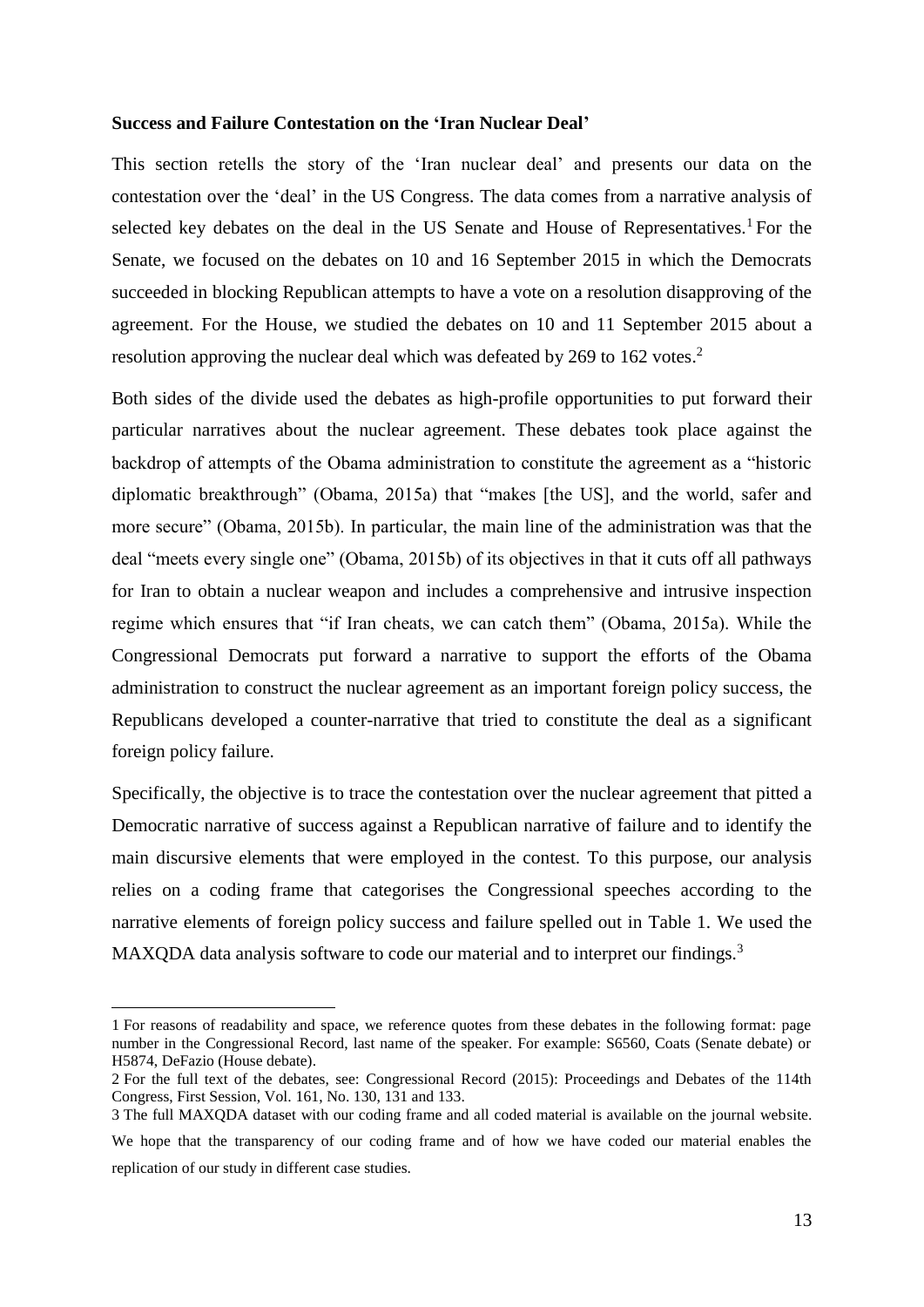

*Figure 1: Distribution of Narrative Elements in the Success and Failure Narratives (in %)*

The first thing to note is that the distribution of narrative elements in the two competing narratives supports our argument that stories of success and failure follow a similar structure. As Figure 1 indicates, the two narratives bear a close resemblance regarding the patterns of relative salience of the different narrative elements. Also, our results show that there are only a few narrative elements – in particular S2, S4 and E4 – which are slightly more prominent in one narrative than in the other. The following discussion reconstructs the contestation between the two narratives on each of the three constitutive dimensions of narratives, *setting*, *characterisation* and *emplotment*.

#### *Setting*

The failure and success narratives both locate their stories in a setting that foregrounds the high stakes involved in the nuclear deal (S1). Indeed, the two sides use very similar language to signify the unusual importance of the agreement. Thus, Republican critics constitute the deal as "one of the most important issues of our time" (S6544, McConnell) and "the most consequential foreign policy decision in modern history" (S6547, Graham) which will have "long-lasting impacts on our national security and the security of our friends and allies"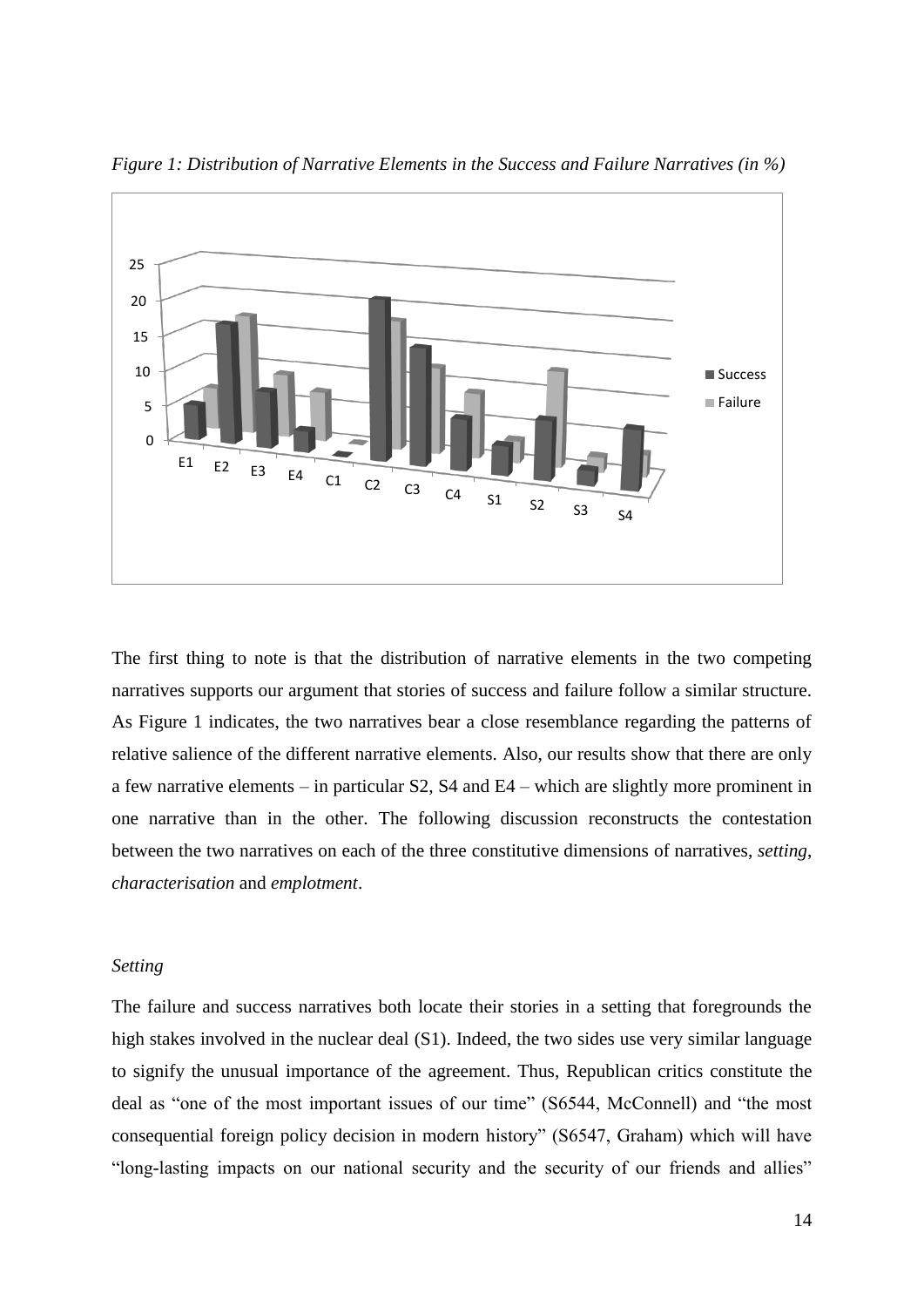(S6561, Grassley). Supporters of the agreement on the Democratic side of the aisle concur that the deal represents "one of the most critical national security issues of our time" (S6543, Reid) that will have "monumental and enduring consequences" (S6578, Mikulski). Both sides should thus be able to subscribe to this reminder of a Republican opponent of the deal: "We can't afford to get this one wrong, folks. We owe it to our children and grandchildren to get this right" (S6550, Flake).

In contrast, one of the key areas of contention between the two sides is about whether or not the negotiations about the nuclear deal took place in a setting in which the Obama administration had room for meaningful choice between different policy options (S2). The debates show a sharp disagreement between opponents and supporters of the agreement about whether there would have been viable and better alternatives which the administration failed to pursue. On one hand, a central discursive plank of the success narrative is that "this deal is the best available strategy for blocking Iran from acquiring nuclear weapons" (S6564, Merkley). The narrative constitutes the policy as "the only viable option" (S6557, Brown): "I have given [the opponents of the deal] numerous opportunities to convince me there was a viable alternative. The conclusion I have reached is that there is not" (S6575, Warner).

The hypothetical and unacceptable alternative put forward by the supporters of the policy is said to be military intervention in Iran:

And now what do the Republicans offer as an alternative? Nothing. They have no plan, no plan other than to kill this agreement, which means that Iran will either obtain a nuclear weapon or the U.S. goes to war to stop them (H5899, McCollum).

In particular, these claims rest on the argument put forward by many Democrats (for example, S6568, Markey; S6568, Horino) that America's international partners would not be prepared to negotiate another deal or agree to re-impose sanctions against Iran if the US rejected the agreement: "If the U.S. were to walk away from this deal and say we want to go back to the table, they will be sitting in an empty room" (H5874, DeFazio). 4

This portrayal of the setting is flatly rejected by Republican critics of the nuclear deal: "A better deal was possible" (S6587, Capito). "[T]here is an alternative. The alternative to this bad deal is a better deal" (S6571, Portman). Most notably, the opponents of the deal refute the claim they attribute to the Obama administration that the choice is between the negotiated

1

<sup>4</sup> This discursive element of the success narrative reinforces a key argument of the Obama administration that "no deal means no lasting constraints on Iran's nuclear program" and "a greater chance of more war in the Middle East" (Obama, 2015b).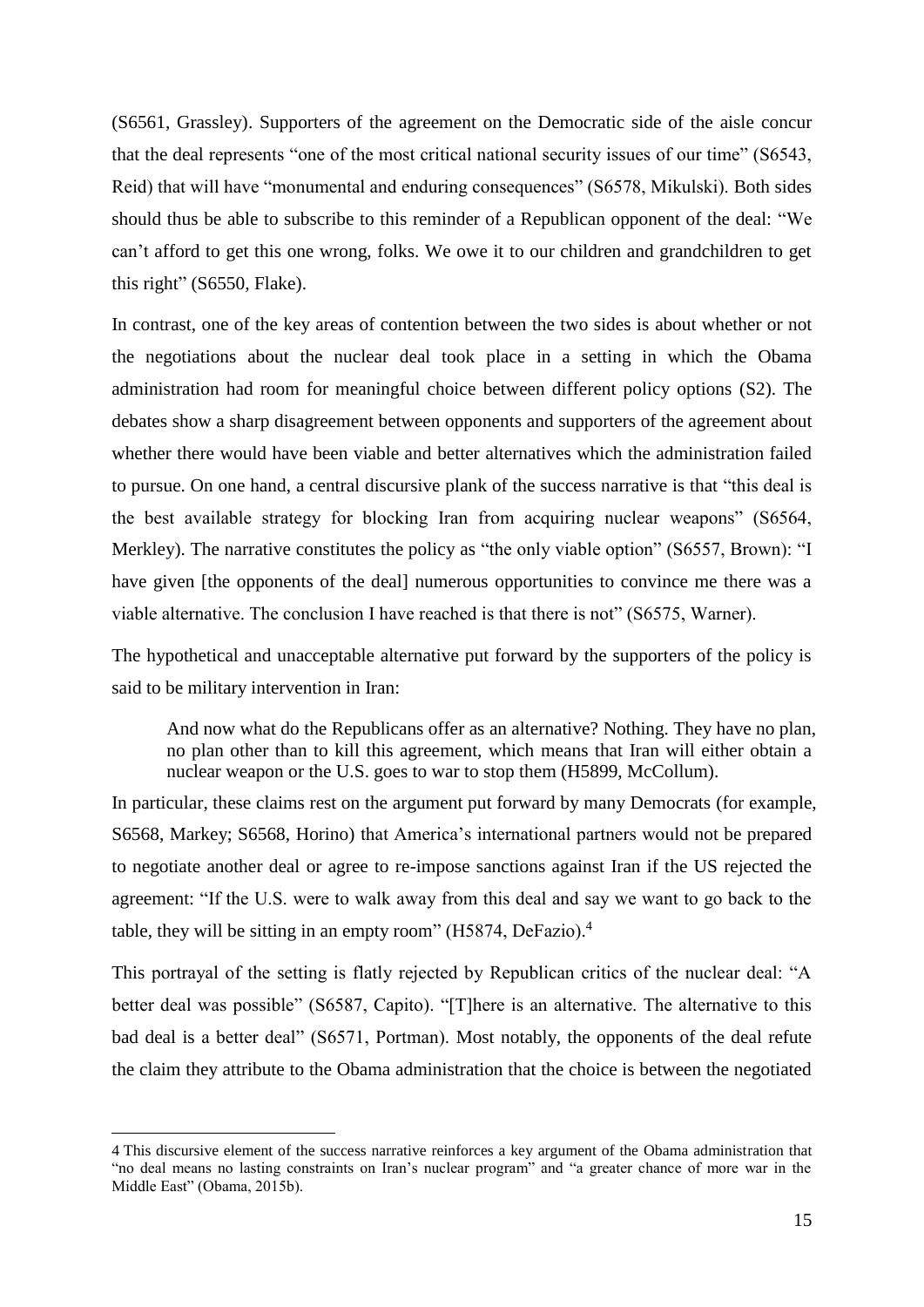agreement and war: "The President presents a false narrative: war or this agreement. I could not disagree more" (H5889, Carter).

Moreover, the failure and success narratives diverge on how they represent the decision context and thus constitute settings in which different courses of action appear suitable and appropriate (S3). The success narrative essentially takes an optimistic view of the broader context of US policy towards Iran that highlights the chances for positive change which must not be missed. The nuclear talks with Iran are represented as a "transformative opportunity" (S6553, Carper) for "peace in a powder keg region of the world (H5883, Slaughter) and as "a tremendous opportunity for us to avoid a nuclear-armed Iran and secure at least that part of a peaceful Middle East and more secure world" (S6556, King).<sup>5</sup> The failure narrative, in contrast, gives a much more pessimistic outlook on the decision context which highlights the dangers and risks of negotiations with Iran: [T]hese are dangerous times and […] the regime in Iran is a dangerous threat to world peace" (H5878, Wilson). In particular, the dangers and risks of the negotiations are said to come from the "completely untrustworthy" (S6665, Toomey) nature of the "dictatorial and fanatical" (S6545, Hatch) Iranian regime which is "world's largest state sponsor of terror" (H5872, Fitzpatrick) and "the world's worst bad actor" (S6558, Coats).

Finally, the opponents and supporters of the nuclear deal employ different historical analogies to activate knowledge about past foreign policy issues in order to accentuate certain features of the current decision context (S4). The failure narrative relies in particular on two analogies. First, it likens President Obama's support for the nuclear agreement to the 1938 Munich agreement and Neville Chamberlain's policy of appeasement of Nazi Germany (H5876, McClintock; S6580, Cotton).Second, opponents of the deal draw parallels to the negotiations about North Korea's nuclear programme under President Clinton in the 1990s (S6580, Rubio; S6663, Thune). "Have we learned nothing from our past mistakes? The same person that negotiated the deal with North Korea also led the discussions with Iran" (H5899, Shuster). This analogy more than anything serves to cast doubt on the verification regime of the nuclear agreement and to suggest that Iran, just like North Korea, will have ample opportunity to cheat: "If this deal is approved, in just a few years, Iran may test a nuclear device, as North Korea did in 2006, just 12 years after a similar nuclear agreement" (S6579, Cotton).

**.** 

<sup>5</sup> This echoes President Obama's representation of the agreement as "an opportunity to move in a new direction" (Obama, 2015b).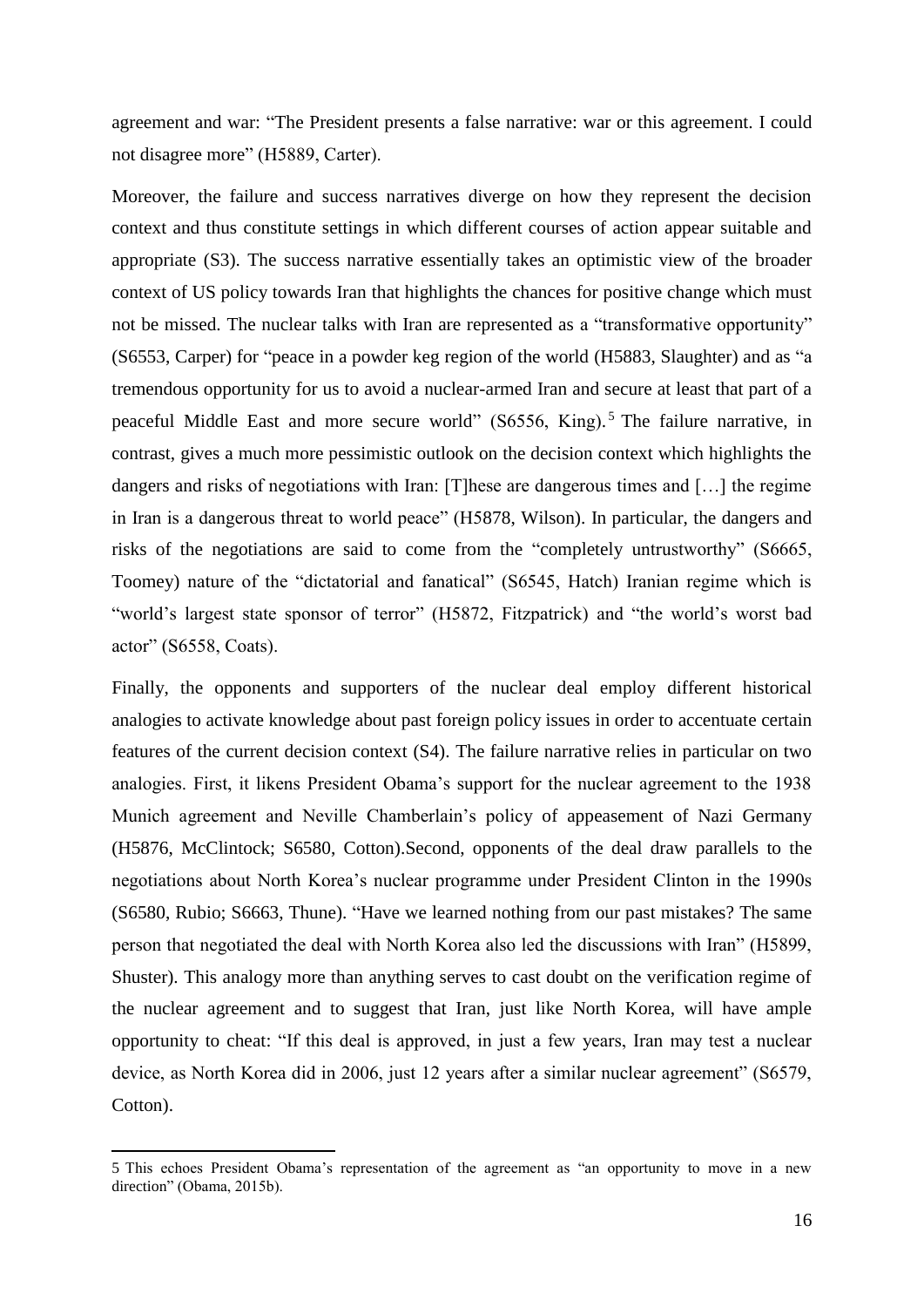On the opposite side of the argument, the success narrative links the Obama administration's negotiations with Iran to President Nixon's diplomatic initiative towards China and President Reagan's arms control negotiations with the Soviet Union. The lesson supporters of the 'Iran nuclear deal' wish to be drawn from these analogies to major foreign policy successes of previous Republican administrations is that negotiations with enemies of the United States are possible and can contribute to America's national security: "President Nixon went to China when it was Red China, an absolute adversary of this country and our way of life, and it has worked to the benefit of the national security of this country, and President Reagan did the same. [...] You have to negotiate with people that are your adversaries" (H5885, Welch).<sup>6</sup>

Moreover, supporters of the nuclear agreement not only invoke positive analogies to past foreign policy successes but also a negative analogy to "the disastrous invasion of Iraq" (S6567, Franken) in 2003. In particular, the success narrative brings to mind the false assumptions on which "the worst foreign policy decision ever made by our country" (S6583, Reid) was based in order to discredit Republican suggestions of a military solution in Iran (H5887, DeLauro).

#### *Characterisation*

1

The second site for the discursive struggle between supporters and opponents of the agreement is the characterisation of key actors and the decision-making process. The targets of attempts at characterising the main protagonists of the two narratives are both the leading US negotiators of the deal in the Obama administration as well as the supporters and critics of the agreement.

The first discursive tool the two sides of the debate infrequently use to characterise important agents in their stories is to put a label on them  $(C1)$ . Such labels serve as cognitive shortcuts which activate knowledge about the personal characteristics of these agents and construct them in a particular way. The main labels employed in the failure and success narratives seize on historical analogies that they put forward to constitute the settings of the two stories which speaks to the symbiotic relationship between the different narrative dimensions. Specifically, the failure narrative took up the 'Munich' analogy to label President Obama as "appeaser" and "our Neville Chamberlain" (H5874, Williams). The success narrative, in turn, revisits its

<sup>6</sup> President Obama also quoted President Kennedy to invoke a historical analogy to Kennedy's leadership in seeking discussions with the Soviet Union to contain the spread of nuclear weapons: "Let us never negotiate out of fear, but let us never fear to negotiate" (Obama, 2015b).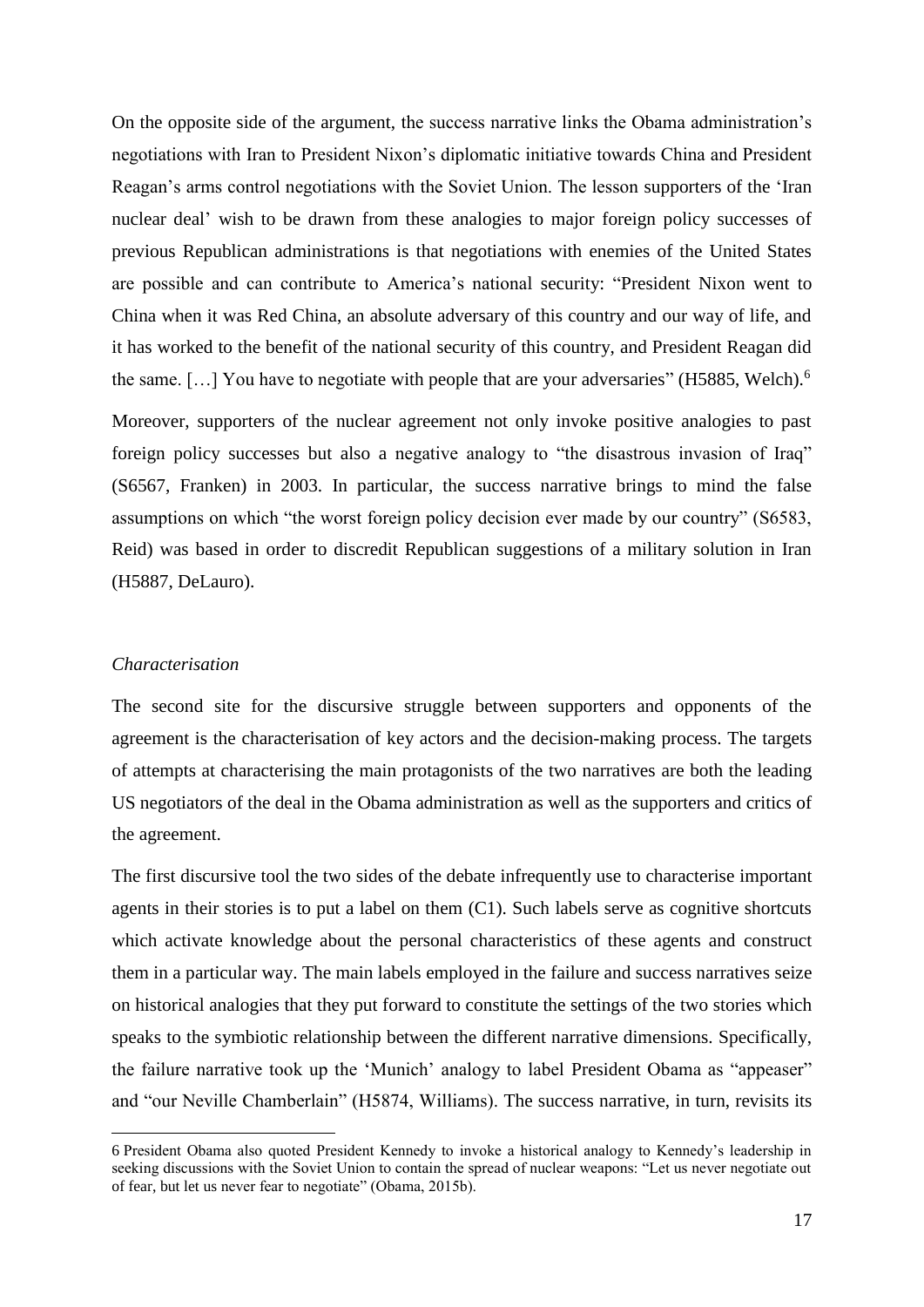analogy to the 2003 Iraq war by labelling the Republican critics of the nuclear deal as "neocons" (H5899, McCollum). On each of the two sides, therefore, labels served the purpose of casting the respective 'Other' in a negative light.

Broadening out from these labels, the narrative struggle about the nuclear agreement involves intense contestation over the personal characteristics, motives and behaviour of key actors (C2). The focal point of this contestation is the characterisation of President Obama and his negotiating team. On one side, the failure narrative constitutes President Obama as "entirely naïve" (H5879, Crawford) and as someone who "has no idea what he is talking about" (S6548, Graham). He is seen as "a lameduck President" (S6580, Cotton) who has "surrendered" or who "is blinded by deal euphoria" (S6549, Barrasso) and "only cares about shaping and moulding his legacy" (H5874, Williams). The administration are considered "weak negotiators because of an absolute desperation for a deal – almost any deal" (S6546, Hatch; see also: S6562, Grassley).

On the other side, those who seek to constitute the Iran deal as a foreign policy success applaud "President Obama's unwavering leadership" (H5899, McCollum) and "leadership and commitment" (S6569, Markey). The deal is the result of "complex negotiations" (S6555, Peters) with Iran that were successful thanks to "the President's good-faith effort" (S6552, Durbin) and "steadfast resolve" (S6569, Whitehouse). The entire negotiation team of "dedicated American officials" deserves credit for their "hard work" (S6569, Whitehouse) and "tireless efforts and service to our country" (S6569, Markey) for a deal which was "carefully negotiated" (H5883, Slaughter). Energy Secretary Ernest Moniz, in particular, is described as "a genius" (S6554, Carper).<sup>7</sup>

Moreover, the contestation in the Senate and House over the personal characteristics, motives and behaviour of key agents went beyond the Obama administration and included the proponents of the failure and success narratives in Congress themselves. Here, the critics and supporters of the deal used similar language to put a positive spin on their own motives and behaviour. Both sides constituted their opposition or support for the deal as the result of "thoughtful consideration" (S6565, Manchin), "exhaustive assessment and careful thought", (S6565, Donnelly) and "numerous briefings […] and a great deal of personal reflection" (S6569, Whitehouse). Just as critics of the deal invoke a "devotion to principle" (S6575,

**.** 

<sup>7</sup> Along similar lines, President Obama praised Moniz as "one of the best [nuclear experts] in the world" (Obama, 2015a).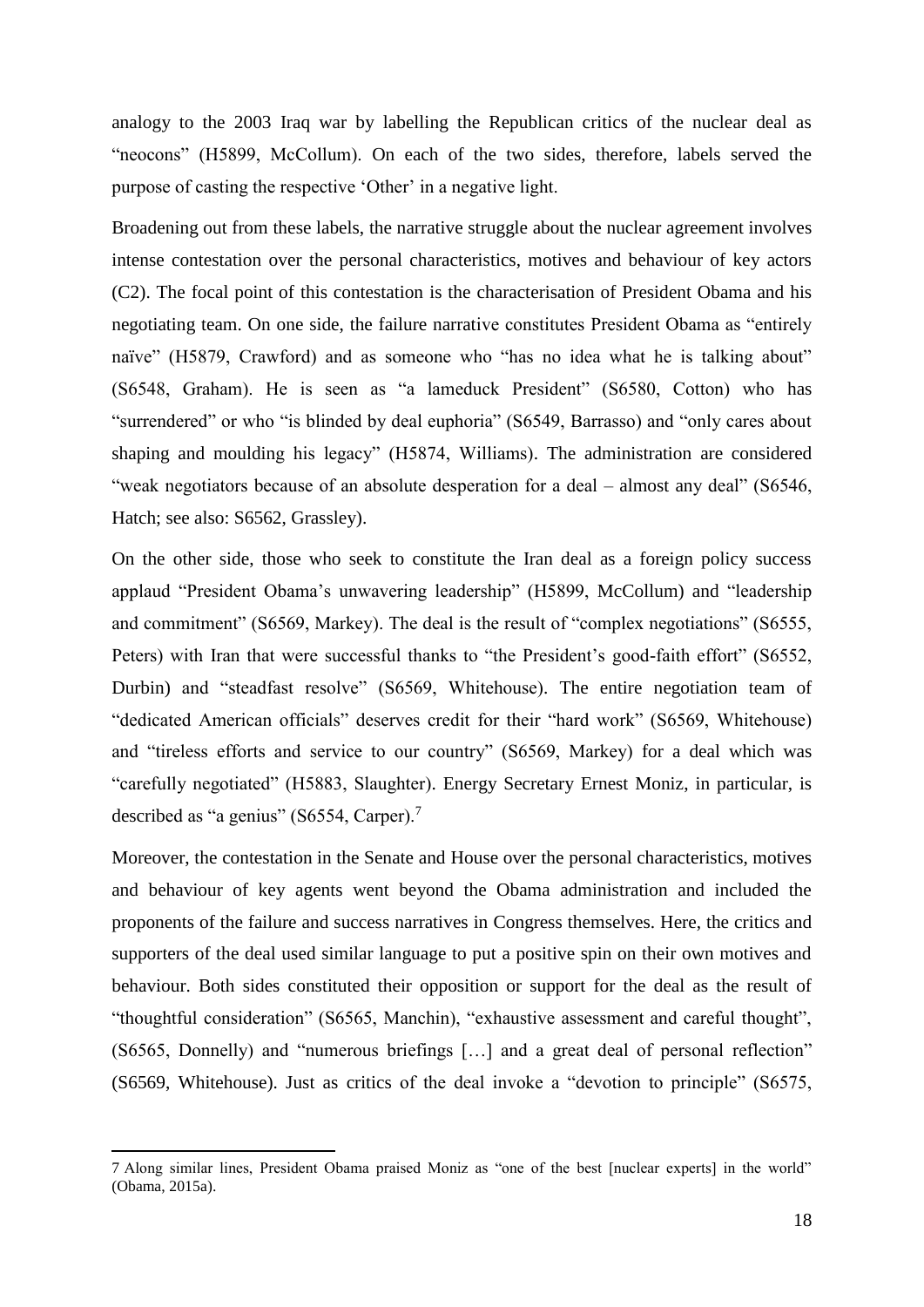Menendez) to describe their motivation, supporters explain their decision as a "matter of conscience" (S6663, Thune).

At the same time, both sides employ discursive tools to cast doubt on the character, motives and behavior of their opponents in the debate. The failure narrative portrays supporters of the nuclear deal as "irresponsible" (S6549, Barrasso) or "naïve" (H5893, Nunes), accusing them of looking at the agreement "through rose-coloured glasses" (S6563, Roberts) and of taking their position "based on hope" (S6575, Menendez) or "ideological grounds" (S6664, Thune). The most sustained attack in the failure narrative on the motives of the supporters of the agreement, however, is the allegation that the Congressional Democrats "turn a blind eye on [the deal's] obvious failings" for reasons of "party discipline" (S6560, Coats).

On the opposite side of the divide, the success narrative links opposition to the nuclear deal to "unrealistic expectations, […] a hunger to send Americans into another war, or […] petty partisanship" (S6567, Franken). The Republican critique of the deal "doesn't show good faith" (S6552, Durbin). While Democrats have arrived at "thoughtful, informed decisions" (S6557, Brown) in favour of the agreement, this is contrasted with the behaviour of Republican critics who are accused of having castigated the agreement "within hours of [its] announcement" (S6568, Horino) "almost as soon as the ink was dry on it and well before they ever read it" (S6553, Carper; see also: S6558, Brown). 8

Most notably, perhaps, the supporters of the deal seek to discredit the character and behavior of their Republican opponents by repeatedly bringing up an open letter of 47 Republican Senators to Iran during the negotiations which reminds the Iranian leaders that the next American President can revoke any executive agreement between the two countries "with a stroke of a pen" (New York Times, 2015). For Democrats, this represents the "unprecedented step" (S6567, Franken) of saying to the Iranian leaders: "'Don't waste your time negotiating with the United States of America.' That has never happened in the history of the United States – never." (S6552, Durbin). Consequently, the success narrative constitutes the letter as "a clear attempt to undermine American diplomacy" (S6567, Franken) and likens it to "treason" (S6669, Durbin).

A third discursive element that is widely employed in the narrative contest to characterise the main agents in the competing stories can be described as 'characterisation by association'

1

<sup>8</sup> President Obama used almost exactly the same line when he accused Republicans of "knee-jerk partisanship": "[B]efore the ink was even dry on this deal – before Congress even read it – a majority of Republicans declared their virulent opposition" (Obama, 2015a).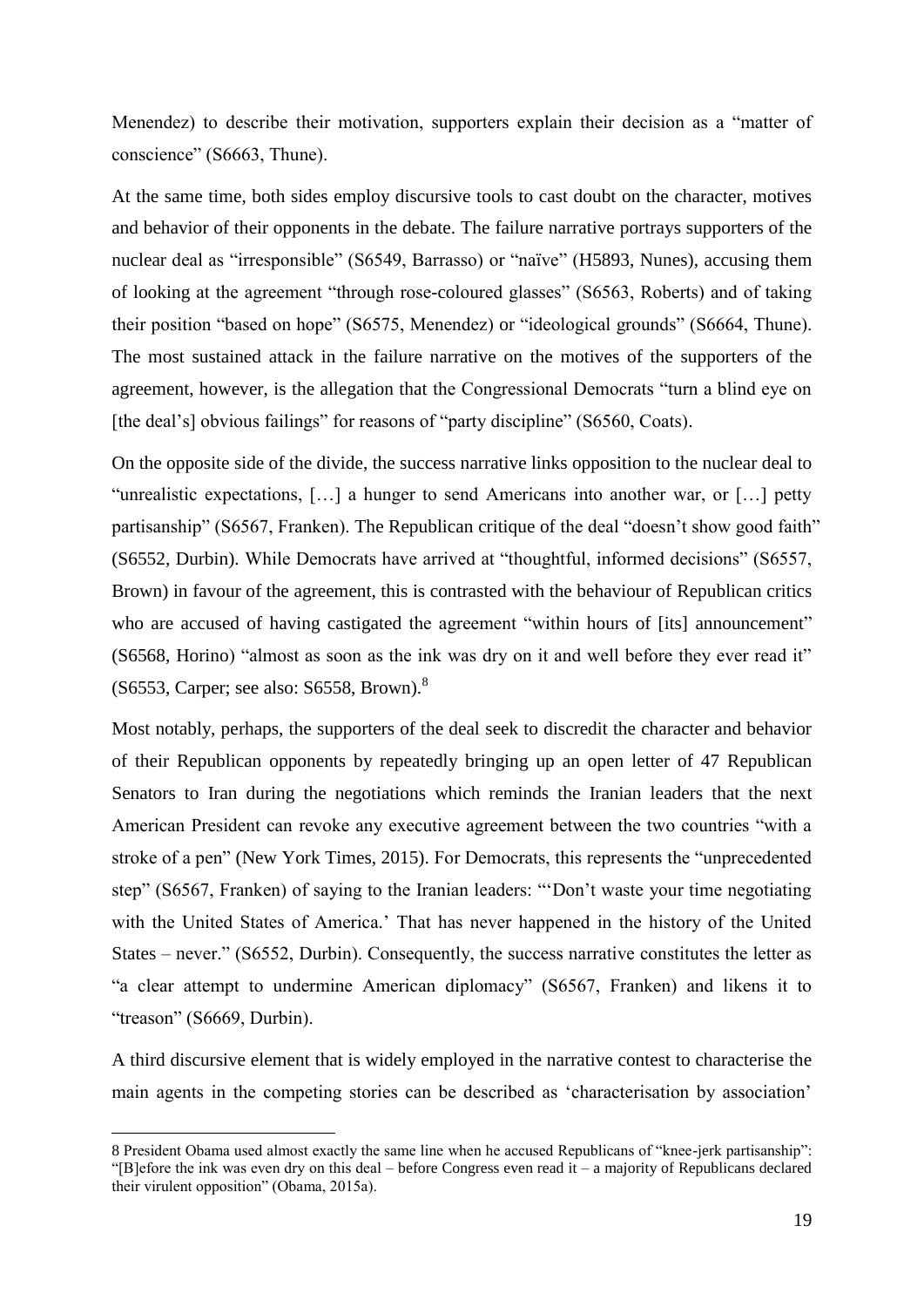(C3). Both the failure and the success narrative often rely on relating key decision-makers and participants in the debate to third characters either to enhance or to undermine their image and reputation. In case of the failure narrative, this discursive tool is used primarily to cast the supporters of the deal in a negative light by putting them in opposition to the "American people" (S6544, McConnell; H5098, Blackburn), a range of political and military experts and America's foremost ally in the Middle East, Israel.

First, the Obama administration and the Democratic supporters of the agreement are constituted by their critics as ignoring "a bipartisan majority across America that opposes the deal" (S6664, Toomey; see also: S6581, Corker). The failure narrative reports national and state-level opinion polls (S6551, Daines; S6561, Grassley) to support its claim that "the American people overwhelmingly oppose this agreement" (S6561, Grassley). "When 80 percent of the American people say ''no'' to this deal, how can America's House, how can we who have been elected by the American people, come here and say, 'You are wrong, and we are right?' A vote for this deal is a vote against the American people" (H5885, Kelly).

Second, the failure narrative seeks to undermine the perceived competence of the Obama administration and its supporters by lining up "a who's who of experts" (S6558, Coats; see also: S6565, Manchin) who are said to be critical of the agreement or of negotiations with Iran more generally. These experts include military leaders (H5888, Byrne) as well as prominent individuals from Henry Kissinger, Georg Shultz (S6560, Coats) and Jimmy Carter (S6584, McConnell) to the Chairman of the Joint Chiefs of Staff (S6561, Grassley). "There is a real disconnect here between what the experts tell us and what the administration is doing" (H5873, Fitzpatrick).

Third, the opponents of the nuclear agreement assert that the Obama administration acts against the opposition of Israel and the warnings of its Prime Minister Benjamin Netanyahu that "the very future existence of my country is at risk" (S6560, Coats): "You are telling the world that this is the best deal for Israel. Guess what. Nobody in Israel in the current government agrees with you" (S6547, Graham; see also S6584, McConnell).

The success narrative, for its part, counters the portrayal of the failure narrative by associating the Obama administration and the proponents of the nuclear deal with a broad range of supporters of the agreement in the international community and among experts and moral authorities. It also directly contests the attempt of opponents of the deal to put the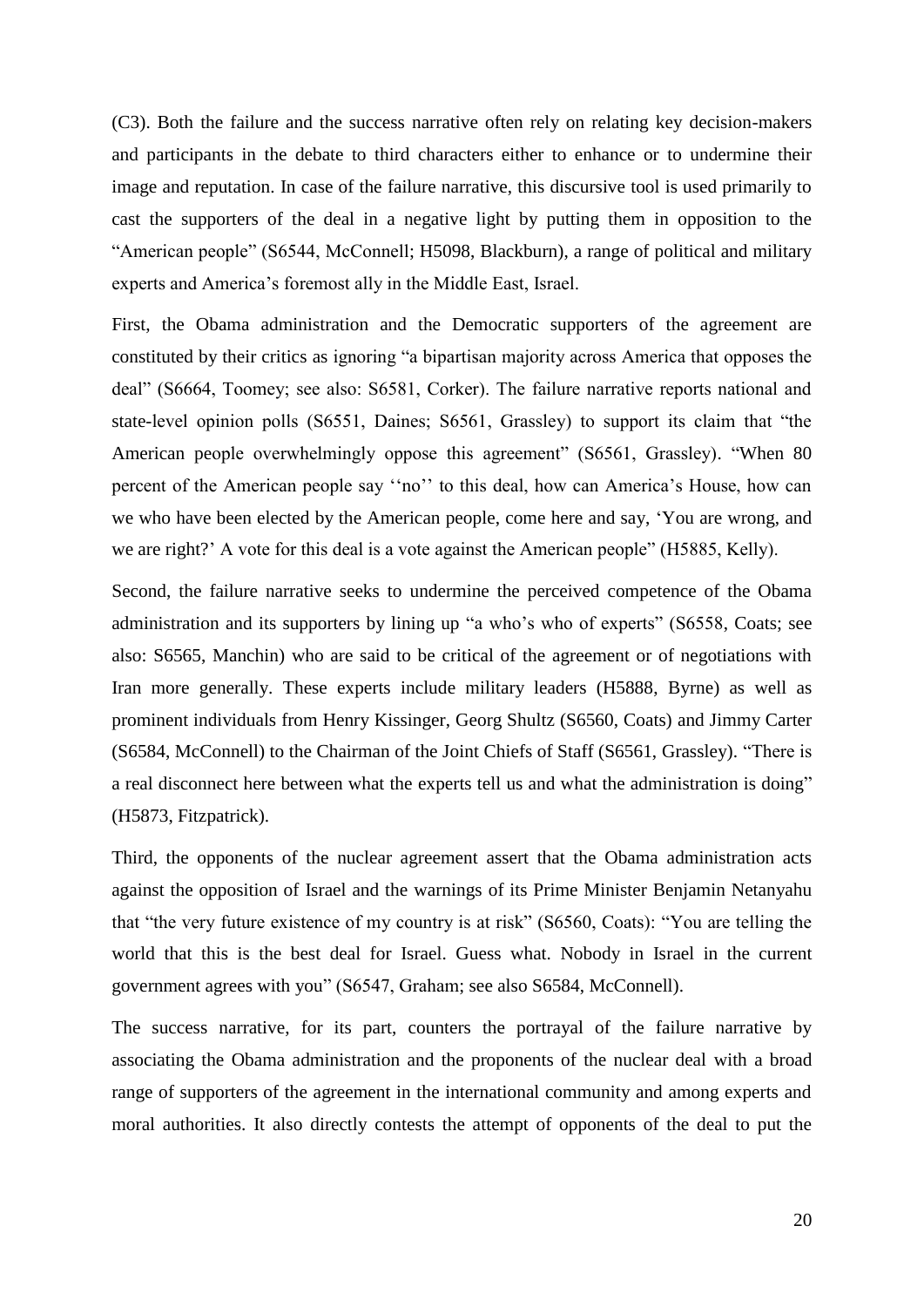Obama administration in opposition to US public opinion: "According to a recent […] poll, 55 percent said that Congress should get behind this agreement" (H5888, Lee).

In particular, the success narrative constitutes the agreement as "a joint effort among six sovereign countries" (S6569, Whitehouse) that "involved the world's major powers" (S6556, King) and is backed by "an amazing alliance of nations" (S6668, Durbin): "All nations involved in the negotiations said this is a good agreement and should move forward. In addition to that, we have the support from the Security Council of the United Nations. Over 100 countries have endorsed this" (S6551, Durbin). In this context, the supporters of the deal explicitly challenge the allegation of the failure narrative that Israel opposes the nuclear deal by pointing to the "dozens, and actually scores, of former Israeli military leaders and intelligence leaders" (S6553, Carper) who believe the US should support the agreement.

Moreover, the success narrative enlists the support of a wide coalition of "arms control experts, nuclear scientists, diplomats, and military and intelligence leaders" (S6568, Horino). This coalition includes, for example, "100 former American ambassadors" (S6569, Whitehouse), "75 nonproliferation experts and diplomats" (S6564, Merkley) and "29 leading American nuclear scientists, including six Nobel laureates" (S6568, Markey). Similarly, the narrative associates supporters of the deal with religious and moral authorities who are said to be in favour of the agreement: "Domestic faith leaders have implored this Congress to follow the Old Testament creed to "seek peace and pursue it". (H5884, Slaughter). This includes "His Holiness and the Vatican" (S6661, Reid), "more than 4000 Catholic religious women [and] more than 400 American Rabbis" (E1264, Eshoo) as well as over 4000 Catholic nuns" (H5901, Pesoli). Also, the success narrative brings in prominent supporters of the deal on the Republican side in order to counter the suggestion in the failure narrative that the agreement lacks bipartisan support. Among others, this includes the former Secretary of State General Colin Powell, the former Senator Richard Lugar and the former National Security Advisor to Presidents Gerald Ford and George H. W. Bush, Brent Scowcroft (S6557, Brown; S6565, Donnelly; S6585, Kaine; H5884, Slaughter).

Finally, the discursive struggle between the failure and success narratives involves contestation over the characterisation of the process of US decision-making on the nuclear agreement (C4). On the side of the failure narrative, the attempt to constitute this process as illegitimate and illegal rests on three pillars. First, President Obama is criticised for negotiating the nuclear deal "as an executive agreement rather than a treaty" (S6550, Flake; see also: S6562 Roberts) and "not to respect the constitutional requirement to get two-thirds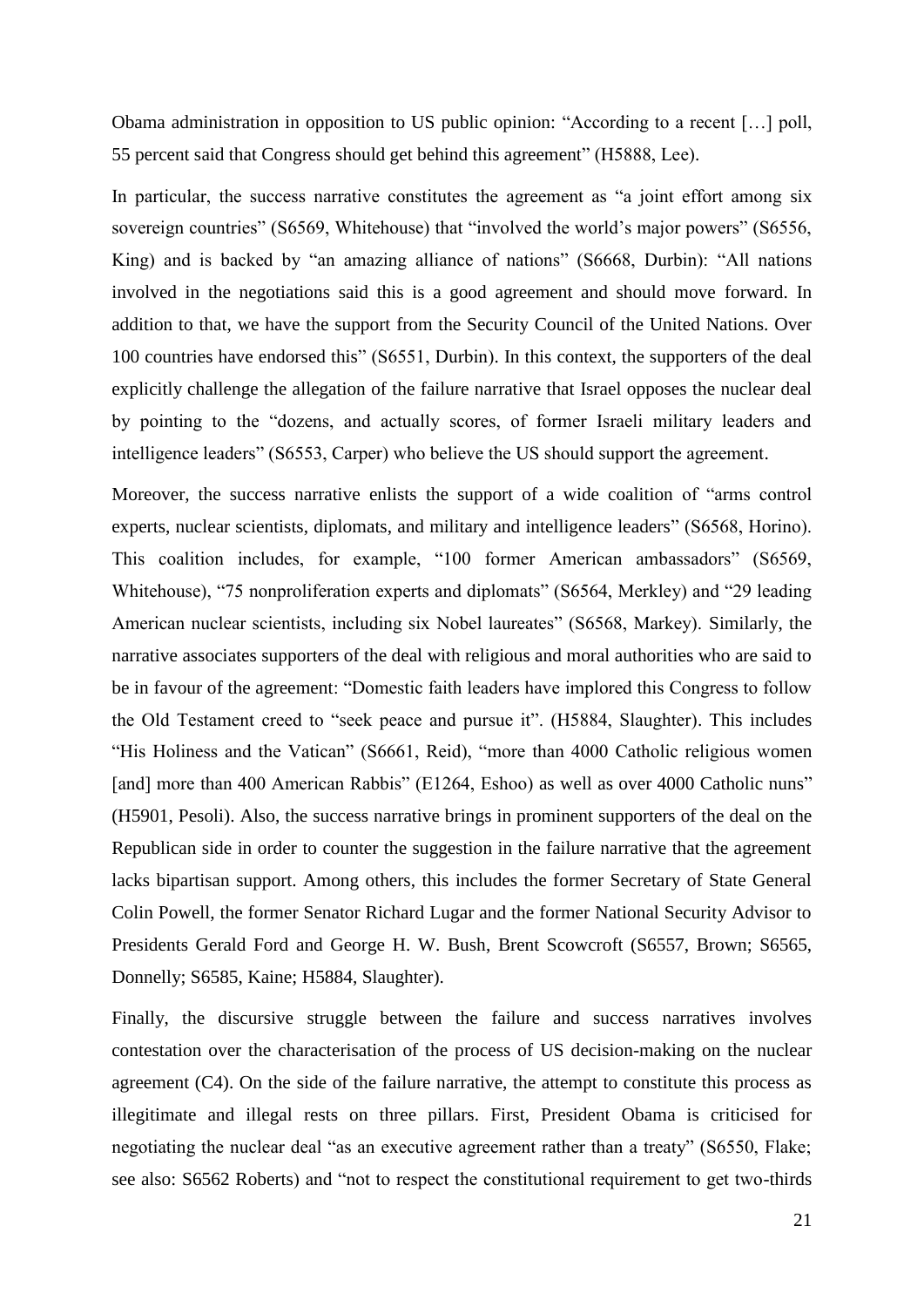of the Senate to support [the deal]" (S6665, Toomey): "[The President] decided to circumvent the Constitution, the Congress, the United States Senate, and the will of the American people" (S6665, Toomey).

Second, the opponents of the nuclear deal object to "secret side deals" (S6664, Thune; H5874, Williams) between Iran and the International Atomic Energy Agency that "none of us are allowed to see" (S6571, Portman) and that "we can't review" (S6561, Grassley). This is constituted as being "contrary […] to the Iran review act that was passed by Congress and was signed into law by the President of the United States" (S6571, Portman) and thus as "a clear, explicit violation of the law" (S6665, Toomey).

Third, the failure narrative accuses the Democratic supporters of the nuclear deal of "trying to hide behind a filibuster" (S6550, Barrasso) and "to stifle the voices of the American people" (S6665, Toomey): "Our Democratic colleagues are filibustering an attempt to have a debate and an up-or-down vote on the most consequential foreign policy decision in modern history" (S6547, Graham).

The success narrative directly contests some of the main allegations of the Republican opponents of the nuclear deal and offers a very different characterisation of the Congressional debates. In particular, the supporters of the agreement assert that Congress has reviewed the deal "in accordance with the law […] for the past 53 days" (S6578, Mikulski). Rather, it is the Republican procedural manoeuvres to obstruct the deal which are constituted as "a perversion of legislative process [involving] bills that might as well have been scribbled on the back of s cocktail napkin. These bills trivialise our institution" (H5883, Slaughter).

Furthermore, supporters of the deal address the criticism of secrete side deals (H5898, Schiff) and take issue with Republican charges of filibustering the debate. Specifically, they contend that Democrats have twice made "a good-faith offer" (S6551, Durbin) to the Republicans not to use a filibuster and to have an up-or-down vote in the Senate with a threshold of 60 votes. That offer was rejected, however, although "it is absolutely clear from the legislative record [that everybody] understood that a 60-vote margin would be required" (S6556, King): According to the Democratic supporters of the agreement, "it is the Republican leader who is moving to end debate, […] not us" (S6544, Reid).

#### *Emplotment*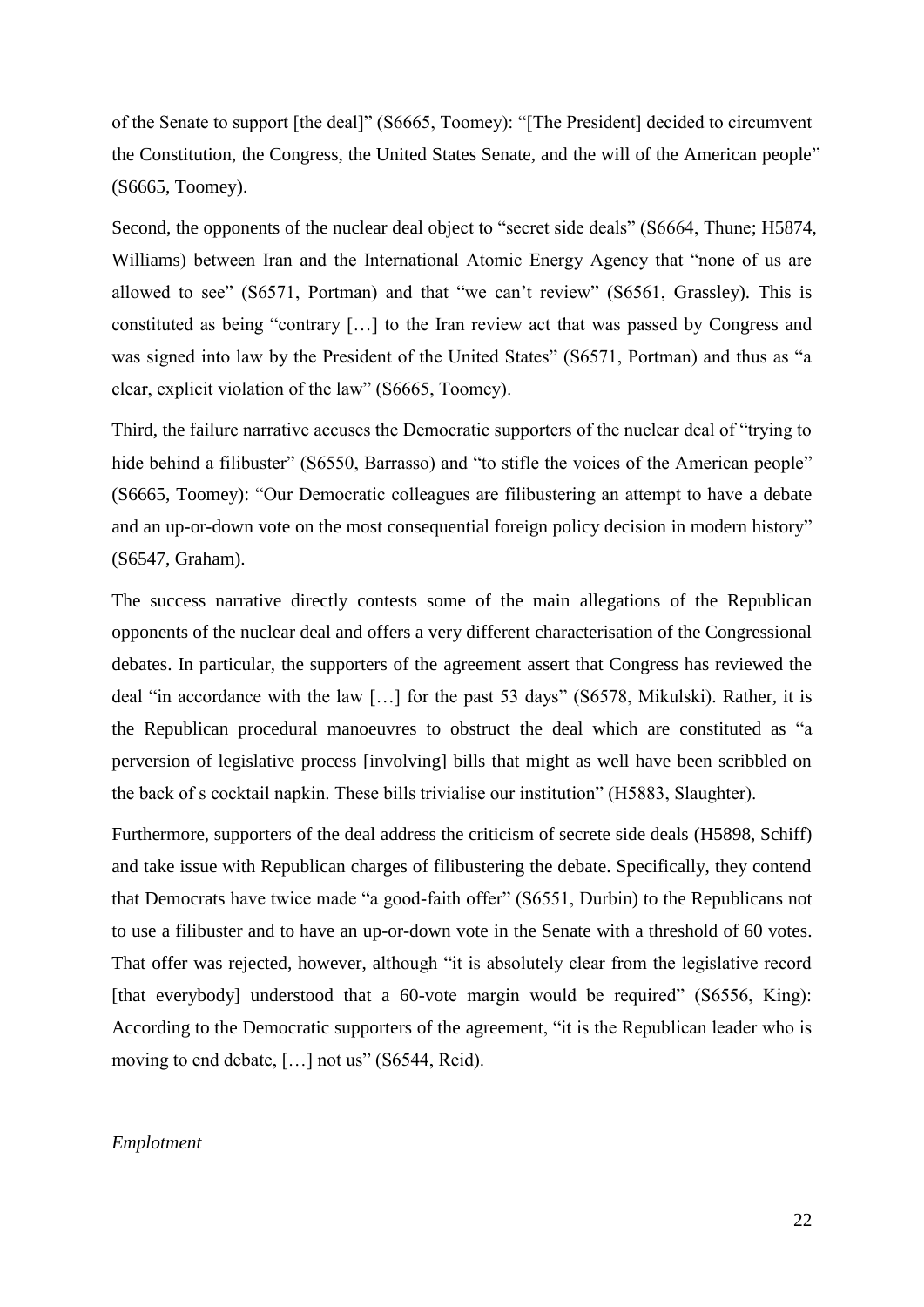The third dimension of the discursive struggle between the failure and success narratives, finally, relates to the emplotment of the competing stories. This involves four discursive elements which can again be traced in the selected Congressional debates. The emplotment starts out with labelling the agreement as a major foreign policy failure or success that is 'out of the ordinary' (E1). Thus, the failure narrative interchangeably constitutes the agreement as a "catastrophically bad" (S6545, Hatch), "disastrous" (S6547, Hatch; H5890, Roskam), "awful" (S6570, Johnson), "terrible" (H5881, Allen) or "extremely dangerous" (S6664, Toomey; H5890 Ros-Lehtinen) deal. It is a "nuclear tripwire" (S6577, Corker) that represents a "grave mistake" (H5877, Dold) and the "biggest miscalculation in modern foreign policy history" (S6548, Graham). On the opposite side of the divide, in turn, the success narrative constructs the nuclear deal as a "good" (H5889, McGovern), "strong" (S6566, Franken), "remarkable" (H5884, Slaughter) and "historic" (S6583, Reid) agreement that promises to become "a historic turning point" (S6570, Whitehouse).

Moreover, the emplotment involves giving reasons for why a foreign policy is labelled as a success or failure. One critical site of contestation, in this regard, is whether or not a policy or decision meets its stated objectives (McConnell, 2016: 669) (E2). Judged against this benchmark, the failure narrative asserts that the nuclear deal "falls real short" (S6561, Grassley):

Clearly, the question is: What did we get from this agreement in terms of what we originally sought? […] The agreement that has been reached failed to achieve the one thing it set out to achieve – it failed to stop Iran from becoming a nuclear weapons state at a time of its choosing (S6575, Menendez).

Thus, "[t]he President's agreement does not live up to the administration's prior statements" (S6587, Capito), "does not measure up to its ultimate goal" (H5872, Fitzpatrick) and "falls woefully short of the international goal to improve global security" (S6545, Cochran). A specific shortcoming of the negotiations which the failure narrative singles out, in particular, is the "inability to achieve anytime, anywhere inspections, which the administration always held out as [one of the] essential elements we would insist on" (S6574, Menendez). "Despite all these assurances" (S6561, Grassley), the deal "is a long way from 'anywhere, anytime' the American people were promised" (S6551, Daines).

In contrast, the success narrative insists that the "agreement reached accomplishes the goal of preventing Iran from obtaining a nuclear weapon" (H5896, Viclosky). It "blocks [Iran's] pathways to a bomb" (S6554, Carper; see also: S6578, Mikulski). "[W]e have one goal in mind, shared by many nations around the world: to stop Iran from developing a nuclear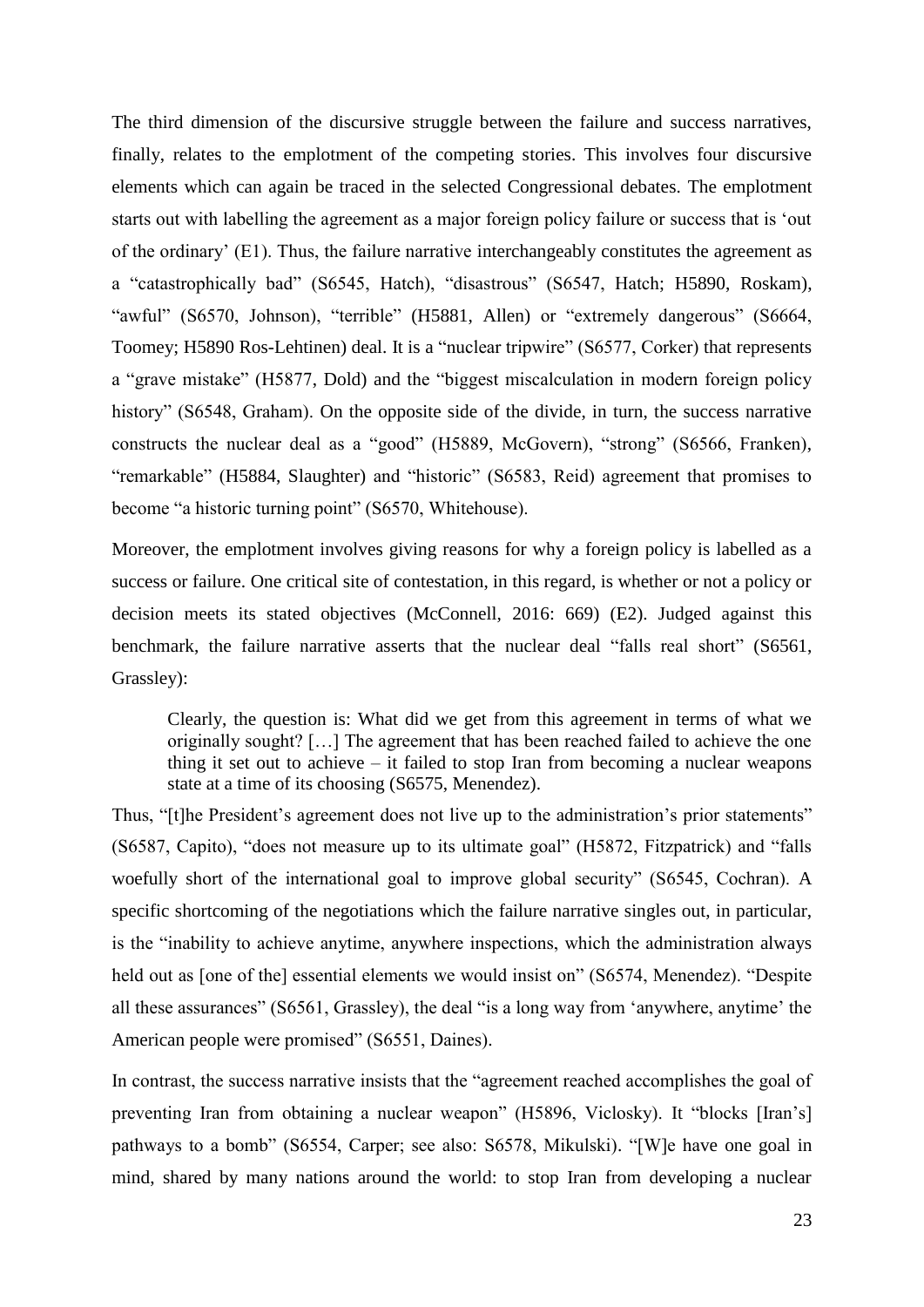weapon. That is the goal. I believe this agreement comes as close to achieving that as we can hope for at this moment" (S6551, Durbin). Confronting the critique of opponents of the deal, the success narrative explicitly praises the agreement for its "extremely strong" (S6566, Franken) verification measures which amount to "the most invasive, stringent, and technologically innovative verification regime ever negotiated" (S6568, Markey).

A further area of contestation between the competing narratives centred on whether the (anticipated) consequences of the nuclear deal should be seen as negative or positive (E3). The opponents of the agreement set out a range of highly negative consequences for international security, the stability of the Middle East and American interests. In particular, the agreement "accepts and legitimises Iran as a nuclear threshold state" (S6561, Grassley) and "puts [it] on the path to obtaining a nuclear weapon" (S6570, Johnson). This is expected to bolster Iran's "hegemonic intentions throughout the region" (S6573, Menendez) and make "the ayatollahs […] even more brazen, fearsome, reckless, and insulated from conventional forms of deterrence and pressure" (S6579, Cotton). In consequence, the deal will "trigger a nuclear arms race" (H5876, McClintock) as well as a "conventional arms race in the Middle East" (S6571, Portman; see also: S6579, Cotton). That would have "disastrous consequences for the Middle East" (S6550, Flake) and "make war more likely" (S6547, Hatch).

What is more, the agreement "will give tens of billions and eventually hundreds of billions of dollars [in sanctions relief] to our enemy, our avowed enemy" (S6570, Johnson), the "terrorist-sponsoring Iranian regime" (S6579, Cotton). This will give the Iranian regime further resources to "support efforts to kill Americans and Western Europeans" (S6561, Grassley) and to "work with other terrorist groups in the region to target American service men and women" (S6580, Rubio). This is all "going to be so damaging to America's longterm interest" (S6570, Johnson).

On the opposite side, the success narrative spells out the expected positive consequences of the nuclear agreement, but puts at least as much focus on emphasising the negative consequences of rejecting the deal. Thus, for the supporters of the agreement, "the deal represents a significant step forward for [US] national security" (S6567, Franken) by "peacefully and verifiably cutting off Iran's pathways to a nuclear weapon" (H5883, Slaughter). "Our families are safer today because that agreement was adopted" (H5886, Doggett). At the same time they emphasise the "impact of no agreement" (S6580, Durbin) as highly negative. "Without this agreement Iran could simply return to developing a nuclear weapon" (H5888, McGovern). Turning the deal down would "risk the worst of both worlds"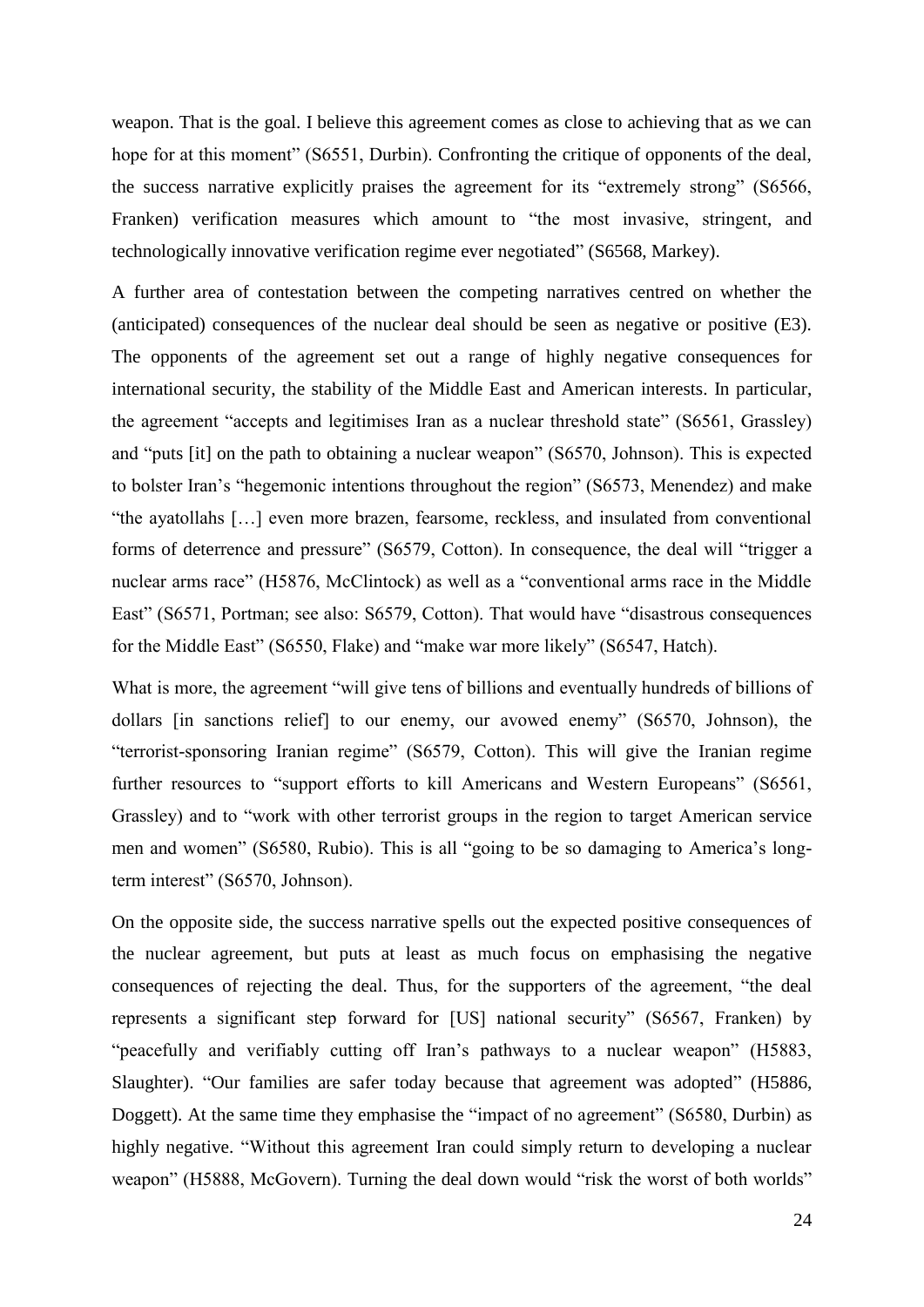(S6565, Donnelly). It "will do self-inflicted damage to American global leadership and to the cause of international diplomacy" (S6567, Franken) and means "literally leaving Iran the capacity to build 10 nuclear weapons today" (S6580, Durbin).. By putting the spotlight on the negative consequences of rejecting the nuclear agreement, the supporters of the deal reinforce the setting of the success narrative in which there is no viable alternative to the deal.

Finally, the last element in the emplotment of failure and success narratives is the allocation of responsibility (E4). While narratives of foreign policy failure will involve the attribution of blame, success narratives will attempt to claim the credit for the policy in question. Specifically, the opponents of the deal put the blame squarely on President Obama and his Democratic supporters in Congress. "President Obama […] has negotiated this agreement" (S6570, Johnson), it is "the President's agreement" (S6587, Capito). "Mr. Speaker, President Obama has sold our nation's security for some magic beans" (H5890, Westmoreland). The deal is described as "a metaphor for all of the mistakes this President has made" (S6584, McConnell) and part of "the President's legacy of failed policies of weakness" (H5878, Wilson) in the Middle East. More broadly, the failure narrative also makes the Congressional Democrats accountable for the consequences of the deal if they choose not to block it. "To my Democratic friends: You own this. […] You own everything that is to follow and it is going to be holy hell" (S6549, Graham). History will judge the proponents of the agreement and "condemn us for not doing what was needed to be done in the world's history" (S6580, Rubio).

While the Democratic supporters of the nuclear agreement used this narrative element less often than their Republican opponents (see Figure 1), they still tried to claim credit for the deal. "And we were successful. We were successful" (H5889, McGovern). "The Senate has spoken with a clarion voice and declared that this historic agreement [...] will stand" (S6583, Reid). This is "a proud moment for this institution" (S6581, Durbin) that "will show the world [that] the United States has the will and sense of responsibility to help stabilise the Middle East" (H5900, Pelosi).

#### **Conclusion**

The story we told in this article has argued that the interpretation of foreign policy as success or failure is down to a contest of narratives. It has outlined a method of narrative analysis which emphasises the narrative dimensions of setting, characterization and emplotment.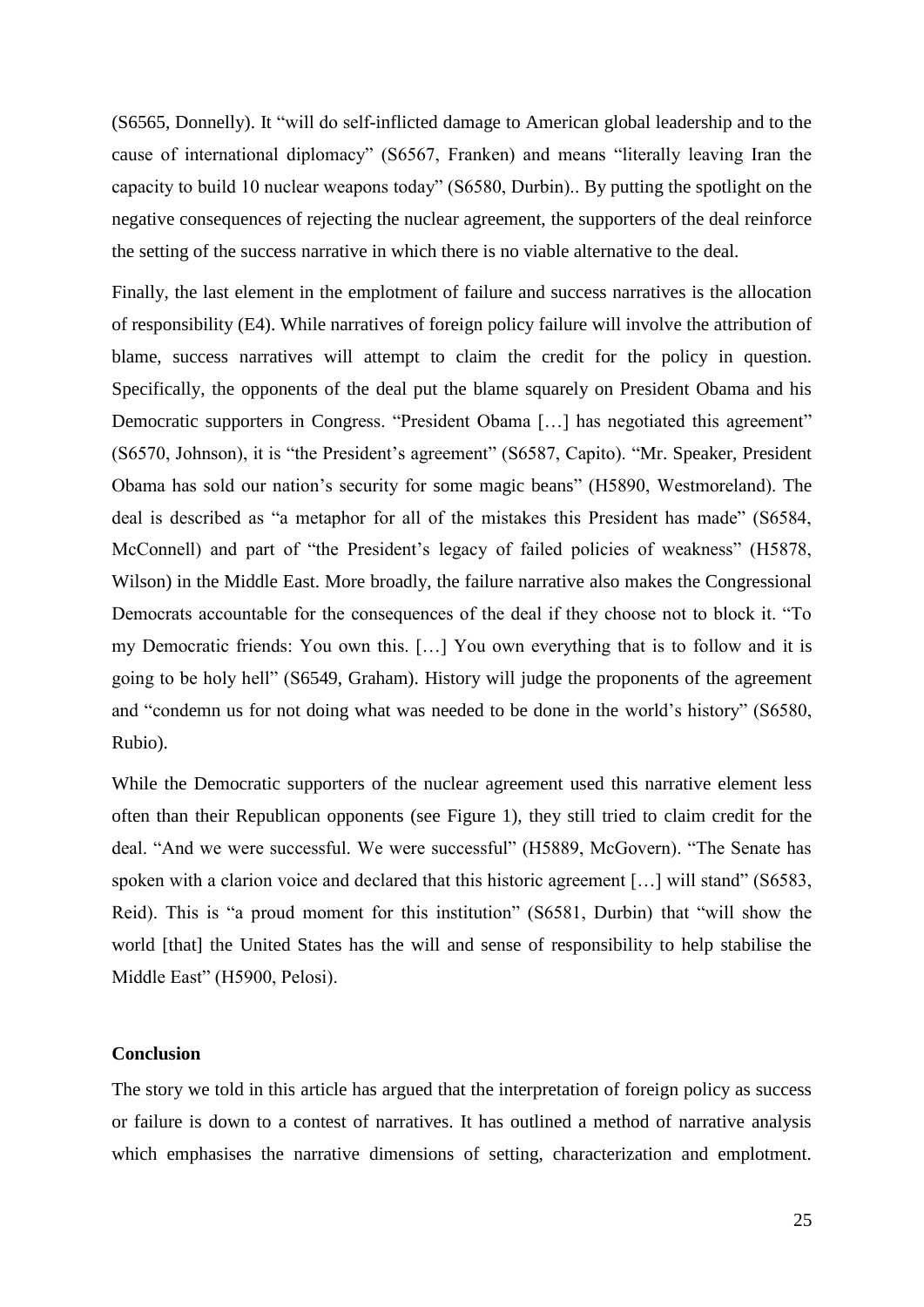Empirically the article examined Congressional debates on the 'Iran nuclear deal' and showed how narratives of success and failure were both structured along similar lines.

The article also contributes to the debate on why some narratives become dominant in political discourse and others not. From the perspective of conventional actor-centred and resource-based understandings of discursive power, the plausibility and reception of a story would critically depend on the role and power of the narrator. Here, the capacity of political actors to shape media and public narratives according to their goals depends on their control over and diligent use of relevant material and immaterial resources such as PR budgets, specialized expertise, skills, and strategies as well as their authority and credibility as narrators (Aronczyk, 2008; Hülsse, 2009). The latter aspect is stressed by a variety of studies which consider the personal credibility and reliability of the narrator as important for the credibility of a story (Booth, 1983; Sharman, 2007). In the case of narratives of success and failure of the 'Iran nuclear deal', however, such explanations seem largely unconvincing as the more powerful side of the debate in form of the administration and president is not the dominant narrative. As Krebs (2015a: 31) puts it: 'Dominant narratives are not the straightforward product […] of the desires of powerful interests and individuals'.

An audience based approach, in turn, would hold that the dominance or marginality of narratives can be understood with reference to the presence of pre-existing culturally embedded narratives among the audience. While some refer to this phenomenon as the 'verisimilitude' of the stories being told and argue that success and failure of narratives are down to an audience's preconceptions of the given actor, others have argued that the dominance of certain narratives is grounded in inter-subjective understandings of the audience (Van Ham, 2002: 262). In other words, narratives have to conform to cultural expectations not only in their organisational form but in their canonicity. In the case of the narrative struggle over the 'Iran nuclear deal' this explanation also remains unconvincing as it would lead one to expect that the failure narrative dominates due to the pre-existing culturally embedded negative view of the Iranian regime in the US.

As an alternative explanation for narrative dominance or marginality the article has suggested the significance of the structure and content of the narratives themselves.<sup>9</sup> As our analysis shows, the absence of a clear winner in the narrative struggle over success and failure of the 'Iran nuclear deal' corresponds to the similar narrative structure equally used on both sides of

**.** 

<sup>9</sup> It should be noted that we are not making a causal claim in the Humean sense. Rather, we hold that certain narrative structures are constitutive of (more or less) powerful narratives of success or failure.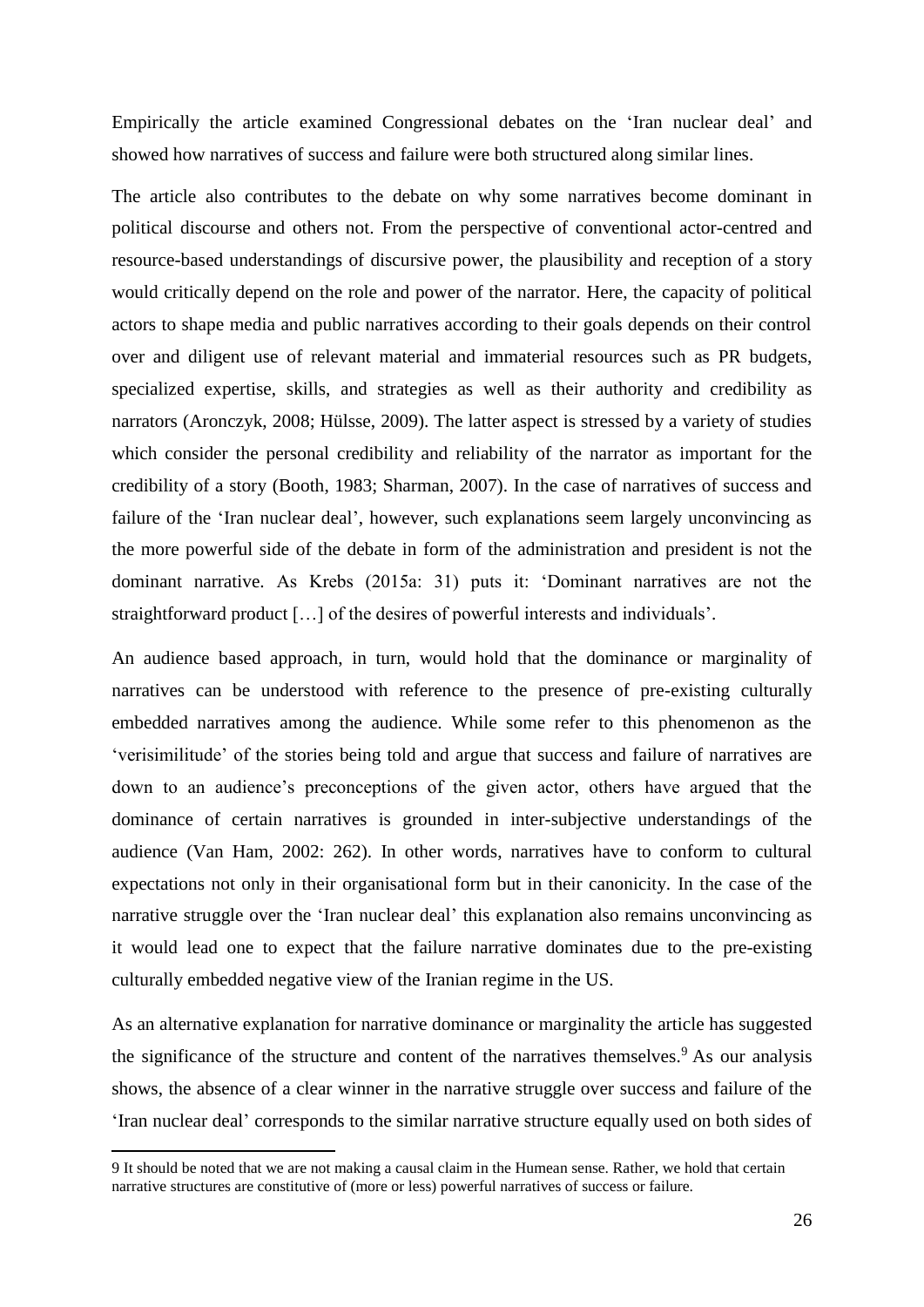the debate in the US Congress. It is important to note, moreover, that judgments of success and failure as well as the prevalence of the respective narratives have a temporal dimension. Just as evaluations of policy can change over time (Bovens and 't Hart, 1996: 22-27), so can relations of narrative dominance and marginality. While the future trajectory of the contest between success and failure narratives on the 'Iran nuclear deal' will undoubtedly be shaped by how its implementation turns out in practice, the upshot of our 'middle ground' perspective which rejects both 'objectivist' and purely 'relativist' accounts of success and failure is that how the agreement works 'on the ground' will not speak for itself. Rather, the content and structure of the failure and success narratives that have been reconstructed in this article can be expected to continue to influence interpretations of future developments, and the longer-term prospects of the two competing narratives will in part depend on how well they can incorporate such developments into their structure. We hope that our exploratory study can be a first step into further needed research into the importance of narrative structures in the explanation of narrative dominance and marginality.

#### **References**

Aronczyk M (2008) "Living the Brand". Nationality, Globality and the Identity Strategies of Nation Branding Consultants. *International Journal of Communication* 2: 41-65.

Baker M (2010) Narratives of Terrorism and Security: Accurate Translations, Suspicious Frames. *Critical Studies on Terrorism* 3(3): 347-364.

Bennett A and Elman C (2006) Qualitative Research: Recent Developments in Case Study Methods. *Annual Review of Political Science* 9: 455-476.

Boin A,'t Hart P and McConnell A (2009) Crisis Exploitation: Political and Policy Impacts of Framing Contests. *Journal of European Public Policy* 16(1): 81-106.

Booth W (1983) *The Rhetoric of Fiction*. Chicago: University of Chicago Press.

Bovens M and 't Hart P (1996) *Understanding Policy Fiascoes*. London: Transaction Publishers.

Bovens M and 't Hart P (2016) Revisiting the Study of Policy Failures. *Journal of European Public Policy* 23(5): 653-666.

Bovens M, 't Hart P and Peters BG (1998) Explaining Policy Disasters in Europe. Comparisons and Reflections. In: Gray P and 't Hart P (eds.) *Public Policy Disasters in Western Europe*. London: Routledge, pp.195-214.

Brändström A and Kuipers S (2003) From "Normal Incidents" to Political Crises: Understanding the Selective Politicization of Policy Failures. *Government and Opposition* 38(3): 279-305.

Browning CS (2008) *Constructivism, Narrative and Foreign Policy Analysis: A Case Study of Finland*. Bern: Peter Lang.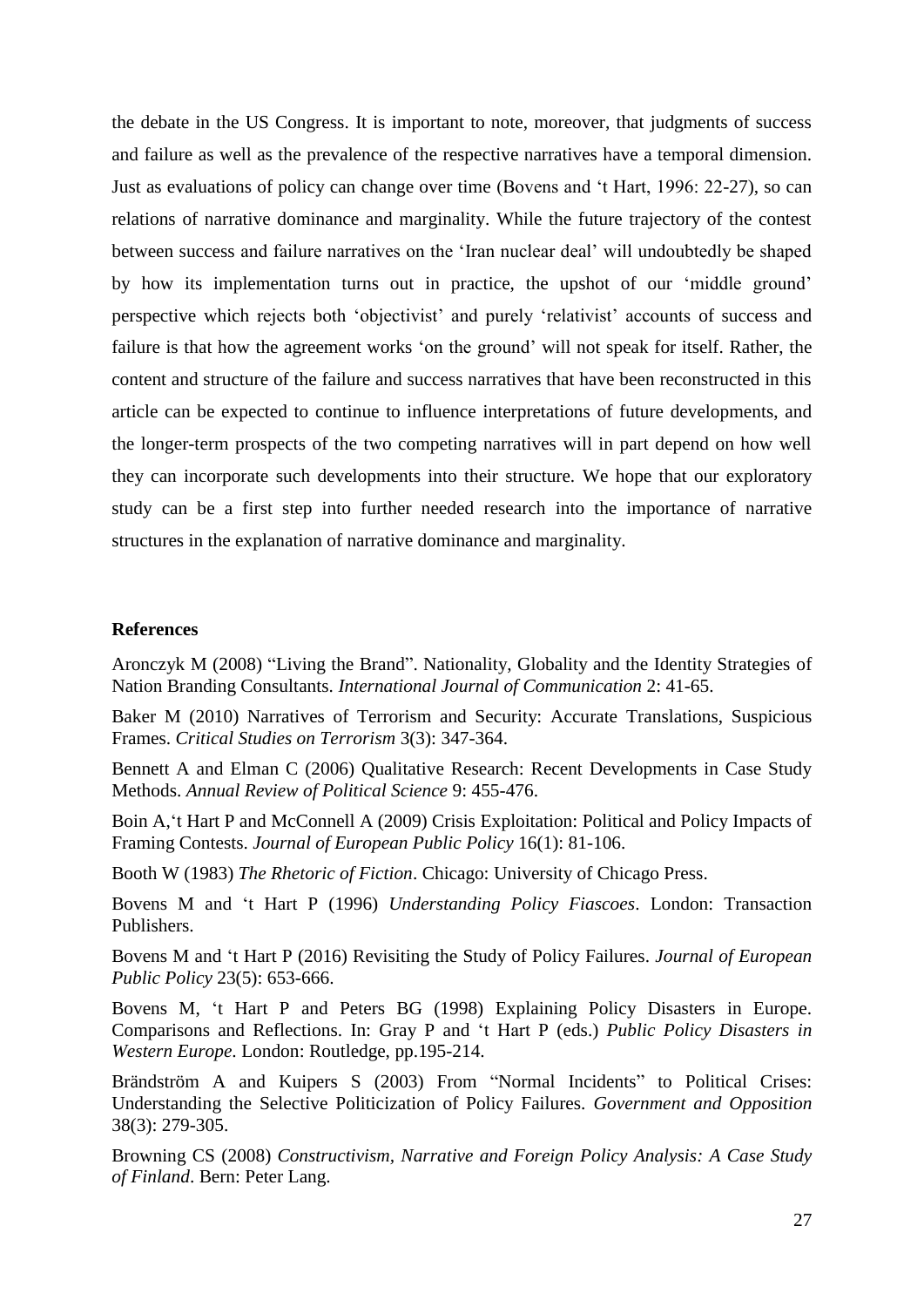Campbell D (1998) *National Deconstruction: Violence, Identity, and Justice in Bosnia*. Minneapolis: University of Minnesota Press.

Collier D, Mahoney J and Seawright J (2004) Claiming Too Much: Warnings about Selection Bias in Qualitative Research. In: Brady HE and Collier D (eds) *Rethinking Social Inquiry: Diverse Tools, Shared Standards*. Lanham: Rowman Littlefield, pp.85-102.

De Graaf B, Dimitriu G and Ringsmose J (eds) (2015) *Strategic Narratives, Public Opinion and War. Winning Domestic Support for the Afghan War*. London: Routledge.

Dunleavy P (1995) Policy Disasters: Explaining the UK's Record. *Public Policy and Administration* 10(2): 52-70.

Edelman M (1988) Constructing the Political Spectacle. Chicago: Chicago University Press.

Erll A (2009) Narratology and Cultural Memory Studies. In: Heinen S and Sommer R (eds) *Narratology in the Age of Cross-Disciplinary Narrative Research*. Berlin: Walter de Gruyter, pp.212-227.

Ewick P and Silbey S (1995) Subversive Stories and Hegemonic Tales: Towards a Sociology of Narrative. *Law and Society Review* 29(2): 197-226.

Fitzpatrick M (2015) Iran: A Good Deal. *Survival* 57(5): 47-52.

Fludernick M (2009) *An Introduction to Narratology*. London: Routledge.

Freedman L (2006) *The Transformation of Strategic Affairs*. Adelphi Paper 379. London: International Institute for Strategic Studies.

Grant W (2009) Intractable Policy Failure: The Case of Bovine TB and Badgers. *British Journal of Politics and International Relations*. 11(4): 557-573.

Gray P (1998a) Errors of an Administrative Nature? Explaining the "Arms to Iraq" Affair. In: Gray P and 't Hart P (eds) *Public Policy Disasters in Western Europe*. London: Routledge, pp.115-151.

Gray P (1998b) Policy Disasters in Europe. An Introduction. In: Gray P and 't Hart P (eds) *Public Policy Disasters in Western Europe*. London: Routledge, pp.3-20.

Hansen L (2006) *Security as Practice: Discourse Analysis and the Bosnian War*. London: Routledge.

Hønneland G (2010) *Borderland Russians: Identity, Narrative and International Relations*. Basingstoke: Palgrave.

Hood C (2002) The Risk Game and the Blame Game. *Government and Opposition* 37(1): 15- 37.

Howlett M (2012) The Lessons of Failure: Learning and Blame Avoidance in Public Policy-Making. *International Political Science Review* 33(5): 539-555.

Hutchings R and Suri J (eds) (2015) *Foreign Policy Breakthroughs. Cases in Successful Diplomacy*. Oxford: Oxford University Press.

Hülsse R (2009) The Catwalk Power: Germany's new foreign image policy. *Journal of International Relations and Development* 12(3): 293-316.

Ingram HM and Mann DE (1980) Policy Failure: An Issue Deserving Analysis. In: Ingram HM and Mann DE (eds) *Why Policies Succeed or Fail*. London: Sage, pp.11-32.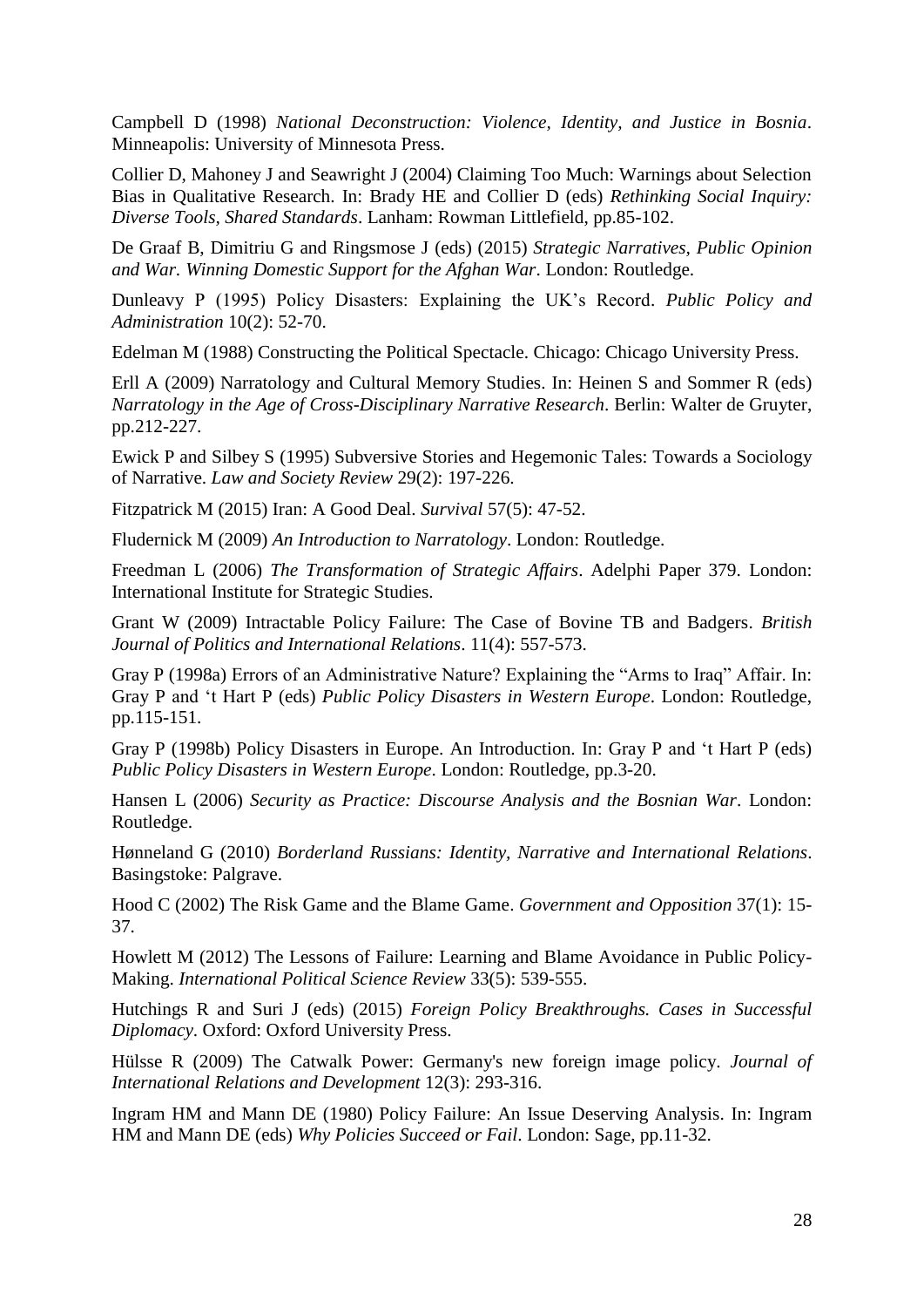Janis IL (1982) *Groupthink. Psychological Studies of Policy Decisions and Fiascos*. Boston, MA: Houghton Mifflin.

Janis IL (1989) *Crucial Decisions. Leadership in Policymaking and Crisis Management*. New York: The Free Press.

Khong YF (1992) *Analogies at War. Princeton*. NJ: Princeton University Press.

Kohler Riessman C (2008) *Narrative Methods for the Human Sciences*. London: Sage.

Krebs R (2015a) *Narrative and the Making of US National Security*. Cambridge: Cambridge University Press.

Krebs R (2015b) How Dominant Narratives Rise and Fall: Military Conflict, Politics, and the Cold War Consensus. *International Organization* 69(4): 809-845.

LoBianco T ans Tatum S (2015) GOP 2016 Hopefuls Slam Iran Nuclear Deal, CNN. Available at: http://edition.cnn.com/2015/07/14/politics/2016-candidates-iran-deal (accessed 25 May 2017).

MacFarlane PJ (2015) *The Iran Nuclear Agreement: An Assessment Under U.S. and International Law*. University of Houston Law Center.

Marsh D and McConnell A (2010) Towards a Framework for Establishing Policy Success. *Public Administration* 88(2): 564-583.

McConnell A (2010) Policy Success, Policy Failure and Grey Areas In-Between: A Framework to Help Capture Complex Policy Outcomes. *Policy Sciences* 30(3): 345-362.

McConnell A (2011) *Understanding Policy Success*. Basingstoke: Palgrave.

McConnell A (2016) A Public Policy Approach to Understanding the Nature and Causes of Foreign Policy Failure. *Journal of European Public Policy* 23(5): 667-684.

Miskimmon A, O'Loughlin B and Roselle L (2013) Strategic Narratives. Communication Power and the New World Order. New York: Routledge.

Mumby D (1987) The Political Function of Narrative in Organizations. *Communication Monographs* 54: 113-127.

New York Times (2015b) Letter from Senate Republicans to the Leaders of Iran, 9 March. Available at: http://www.nytimes.com/interactive/2015/03/09/world/middleeast/documentthe-letter-senate-republicans-addressed-to-the-leaders-of-iran.html (accessed 25 May 2017).

Norell Magnus (2015) A Really Bad Deal: The Iran Nuclear Deal and its Implications. *European View* 14(2): 285-291.

Obama, B (2015a) Remarks by the President on the Iran Nuclear Deal, 5 August. Available at: [https://obamawhitehouse.archives.gov/the-press-office/2015/08/05/remarks-president-iran](https://obamawhitehouse.archives.gov/the-press-office/2015/08/05/remarks-president-iran-nuclear-deal)[nuclear-deal](https://obamawhitehouse.archives.gov/the-press-office/2015/08/05/remarks-president-iran-nuclear-deal) (accessed 26 July 2017).

Obama, B (2015b) Iran Nuclear Deal: Full Transcript of President Obama's Speech, 15 July. Available at: [http://www.independent.co.uk/news/world/middle-east/iran-nuclear-deal-full](http://www.independent.co.uk/news/world/middle-east/iran-nuclear-deal-full-transcript-of-president-obamas-remarks-10389401.html)[transcript-of-president-obamas-remarks-10389401.html](http://www.independent.co.uk/news/world/middle-east/iran-nuclear-deal-full-transcript-of-president-obamas-remarks-10389401.html) (accessed 26 July 2017).

Oppermann K and Spencer A (2013) Thinking Alike? Salience and Metaphor Analysis as Cognitive Approaches to Foreign Policy Analysis. *Foreign Policy Analysis* 9(1): 39-56.

Oppermann K and Spencer A (2016) Telling Stories of Failure: Narrative Constructions of Foreign Policy Fiascos. *Journal of European Public Policy* 23(5): 685-701.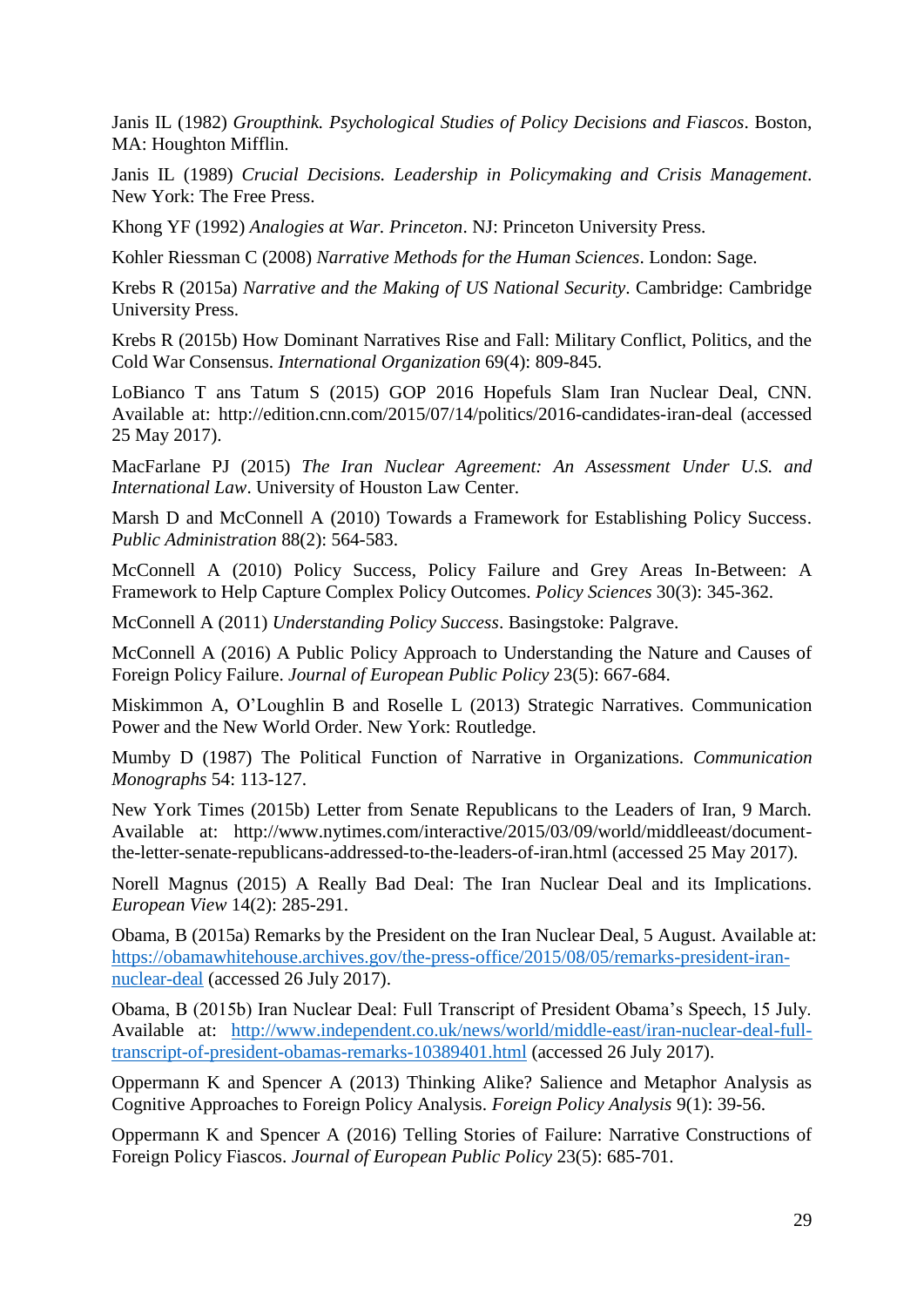Patterson M and Renwick Monroe K (1998) Narrative in Political Science. *Annual Review of Political Science* 1: 315-331.

Pew Research Center (2015) Iran Nuclear Agreement Meets with Public Skepticism. Available at: http://www.people-press.org/2015/07/21/iran-nuclear-agreement-meets-withpublic-skepticism (accessed 25 May 2017).

Ricoeur P (1981) Narrative Time. In Mitchell, W J T (ed) *On Narrative*, Chicago: Chicago University Press, pp.165-186.

Ricoeur P (1991) Life in Quest of Narrative. In Wood D (ed) *On Paul Ricoeur, Narrative and Interpretation*, London: Routledge, pp.20-33.

Rimmon-Kennan S (2002) *Narrative Fiction*. London: Routledge.

Ringmar E (1996) *Identity, Interest and Action: A Cultural Explanation of Sweden's Intervention in the Thirty Year War*. Cambridge: Cambridge University Press.

Roselle, L (2006) *Media and the Politics of Failure. Great Powers, Communication Strategies, and Military Defeats*. Basingstoke: Palgrave.

Samore G et al. (2015) *The Iran Nuclear Deal: A Definite Guide*. Cambridge, MA: Belfer Center for Science and International Affairs, Harvard Kennedy School.

Sarbin TR (1986) The Narrative as a Root Metaphor for Psychology. In Sarbin TR (ed) *Narrative Psychology. The Storied Nature of Human Conduct*. New York: Praeger, pp.3-21.

Sebenius JK and Singh MK (2012) Is a Nuclear Deal with Iran Possible? An Analytical Framework for the Iran Nuclear Negotiations. *International Security* 37(3): 52-91.

Shimko KL (1994) Metaphors and Foreign Policy Decision Making. *Political Psychology* 15(4): 655-671.

Sharman JC (2007) Rationalist and Constructivist Perspectives on Reputation. *Political Studies* 55(1): 20-37.

Shenhav S (2006) Political Narrative and Political Reality. *International Political Science Review* 27(3): 245-262.

Shirvani T and Vuković S (2015) After the Iran Nuclear Deal: Europe's Pain and Gain. *Washington Quarterly* 38(3): 79-92.

Snow D and Benford R (1988) Ideology, Frame Resonance and Participation Mobilization. *International Social Movement Research: A Research Annual* 1: 205-10.

Somers M (1994) The Narrative Constitution of Identity: A Relational and Network Approach. *Theory and Society* 23(5): 605-649.

Sommer R (2009) Making Narrative Worlds: A Cross-Disciplinary Approach to Literary Storytelling. In Heinen S and Sommer R (eds) *Narratology in the Age of Cross-Disciplinary Narrative Research*. Berlin: Walter de Gruyter, pp.88-108.

Spencer A (2012) The Social Construction of Terrorism: Media, Metaphors and Policy Implications. *Journal of International Relations and Development* 15(3): 393-419.

Spencer A (2016) *Romantic Narratives in International Politics: Pirates, Rebels and Mercenaries*. Manchester: Manchester University Press.

Suganami H (2008) Narrative Explanation and International Relations: Back to Basics. *Millennium* 37(2): 327-356.